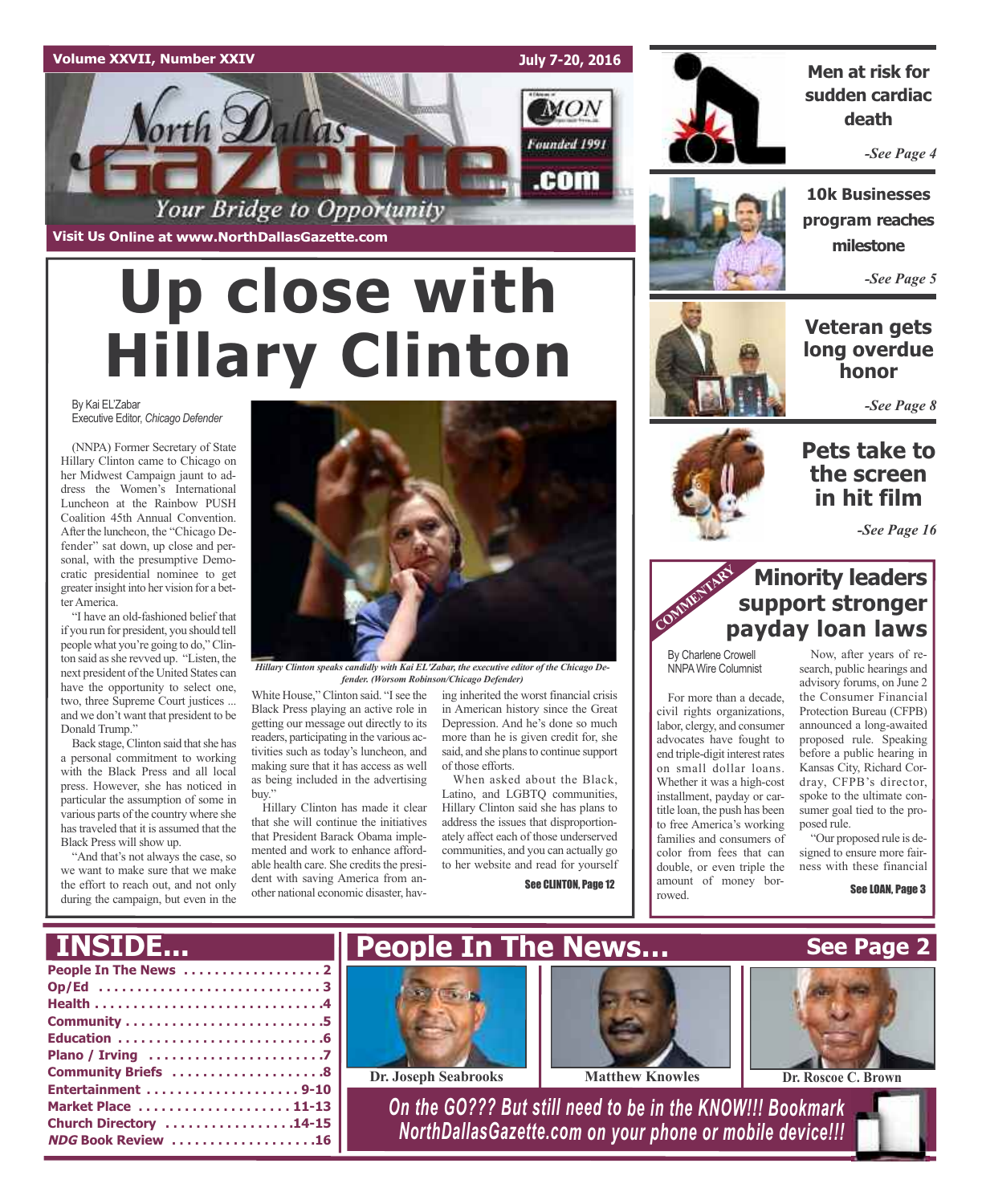### **People in the News www.NorthDallasGazette.com**

## **Dr. Joseph Seabrooks**

The Dallas County Community College District's board of trustees approved a recommendation submitted by Dr. Joe May, DCCCD's chancellor, to appoint Dr. Joseph Seabrooks as the new president of Cedar Valley College. The board's vote came during a special meeting on Wed., June 29.

Seabrooks currently serves as president of Metropolitan Community College – Penn Valley in Missouri, located in Kansas City's urban core. He will begin his tenure as Cedar Valley's new CEO begin-



ning Sept. 1, 2016. Dr. Jennifer Wimbish, Cedar Valley's current president, announced her Aug. 31 retirement earlier this year. "We are excited to wel-

## **Matthew Knowles**

HOLLYWOOD, Calif. (PRNewswire) -- Punch TV Studios recently announced world-renowned media mogul Mathew Knowles is its new President of Content Development and Acquisitions. Already the home for independent producers, directors, actors and writers, Punch TV Studios' announcement is another indication of its commitment to investors to revolutionize global media in the urban market by developing extraordinary urban content with star power.

Mathew Knowles, father



of international singing sensation Beyonce' Knowles, and father-in-law of rap icon Jay Z, will bring a new flavor to Punch TV Studios. Mr. Knowles' accomplishments as manager of his daughter's group Destiny's Child, which rose to success in the 1990's, along with the management of the solo careers of both Beyonce' and Solange Knowles, exemplifies Mr. Knowles ability to develop more than just artists, but to create international recognizable brands.

come Dr. Joe Seabrooks to Cedar Valley College and to the Dallas County Community College District," said May. "We conducted an extensive national search with the assistance of Greenwood/Asher Associates and interviewed more than 50 applicants who were dynamic and diverse. We interviewed four finalists who spent time on Cedar Valley's campus with the col-

lege community."

May added, "Dr. Seabrooks brings with him a commitment to leadership, academics, student success and diversity. He understands the community and the students he will

Mr. Knowles' experience as Founder, President and CEO of Music World Entertainment, Professor at Texas Southern University School of Communication and keynote speaker at Ivy League colleges, Historical Black Colleges and Universities, top tier state and private universities, as well as

serve, and his experience enhances our district's leadership team."

Seabrooks said, "I am grateful and excited for the opportunity to work with the talented and committed professionals at Cedar Valley College. For nearly 40 years, Cedar Valley has been the great economic equalizer for the people of South Dallas, Lancaster and surrounding communities. "It is indeed a chance of a

lifetime to join Chancellor Joe May and his incredible team at the Dallas County Community College District as we work together to expand the power of education to those who need us

corporate and nonprofit organizations makes him the ideal leader as President of Content Development of Punch TV Studios.

The core mission of Punch TV Studios is to develop movies for global licensing. Mr. Knowles, along with the development team, is preparing to develop over 300 new movie and television projects over the next 36 months, created specifically for the urban market. Independent producers, who are regularly stonewalled by studios now have an outlet for distribution with Punch TV Studios.

"Mr. Knowles saw Bey-

the most," he added. "I look forward to working with the college, our community and all of our partners to fulfill Cedar Valley's vision to be 'a premier college transforming lives and communities."

Cedar Valley's new president began his tenure as president at MCC-Penn Valley in 2011; he was appointed president of MCC-Blue River in 2007. Before he joined MCC, Seabrooks served as assistant vice chancellor for student affairs at the University of Arkansas-Fayetteville, where he was responsible for the Enhanced Learning Center, the university's

once as a global icon, before all of the fame and success, when she was just a child. All fathers see our children as talented, beautiful and amazing, but Mathew was able to develop and implement the road map to success that turned a girl-group in Houston, Texas into an international phenomenon," says Punch TV Studios CEO

Joseph Collins.

"That same flavor is what Mathew sees in Punch TV Studios. He sees that Punch TV Studios is the next big thing in media and that's what our investors want. Our investors want leadership that has the experience, First-Year Experience programs, international students and scholars, the Off-Campus Connections office, student support services and pre-college programs.

He also served the University of Missouri-Kansas City for more than 10 years in a number of capacities, including assistant director for alumni relations, director of minority student affairs and executive director for the Diversity in Action office.

The Atlanta, Georgia, native holds a bachelor's degree in psychology; a mas-

### See SEABROOKS, Page 6

know how, forward-looking creativeness and drive that will differentiate the content on Punch TV Studios from any other television studios. That's what we have with Mathew Knowles. We are confident that with his leadership and guidance Punch TV Studios will completely revolutionize the entertainment industry," continued Mr. Collins.

Punch TV Studios recently announced its qualification of the Studios' stock offering statement from the U.S. Securities and Exchange Commission under Regulation A on April 5, 2016.

## **Dr. Roscoe C. Brown**

By Michael Watts, III *NDG* Special Contributor

They flew up in the sky, trying to make America proud. These men were known as the Tuskegee Airmen.They were a crucial figure in helping the U.S take down Germany duringWorld War II. Recently, one of members of the former group died.

Dr. Roscoe C. Brown Jr. was part of the Tuskegee Airmen, the U.S's first group of African-American pilots. They fought in World War II to take Germany down.

Dr. Brown has quite the reputation between World War II and now. According to WSFA, Capt. Brown commanded the 100th fighter



squadron of the 332nd fighter group. The group is more commonly known as the Tuskegee Airmen. During World War II, Capt. Brown flew 68 long range missions from August of 1944 all the way to March 1945.

The website also reported that Brown is credited with being the first 15th Air force Pilot to shoot down a German Jet Fighter, a feat that occurred on March 24, 1945 while escorting bombers near Berlin. It was the longest escort mission to take place in the war.

Brown had named his plane Bunnie, after his eldest daughter Doris.

According to an interview onWSFA, Brown talks about why the Tuskegee Airmen are being highly recognized.

"The reason the Tuskegee Airmen are really being recognized now is that we challenged the stereotype," Brown said during the interview. "We defeated a stereotype that African-Americans didn't have the intelligence, the ability to do this. And we did it, we did it as well, many times better than other folks…"

Some of the awards Capt. Brown earned while being a

part of the Tuskegee Airmen include, the Distinguished Flying Cross, the Air Medal with eight Oak Leaf clusters and the Congressional Gold Medal given by former President George W. Bush in the year 2000.

He's been the director of the Urban Education Policy and university professor at the graduate school and university center of the City University of New York.

He was also the past president of Bronx Community College and was formerly the director of the institute of Afro-Americans Affairs at New York University.

Capt. Brown died on July 2 at the age of 94 and he leaves behind in his legacy, four children as well as multiple grandchildren and greatgrandchildren.



*For the 411 in the community, go to www.northdallasgazette.com*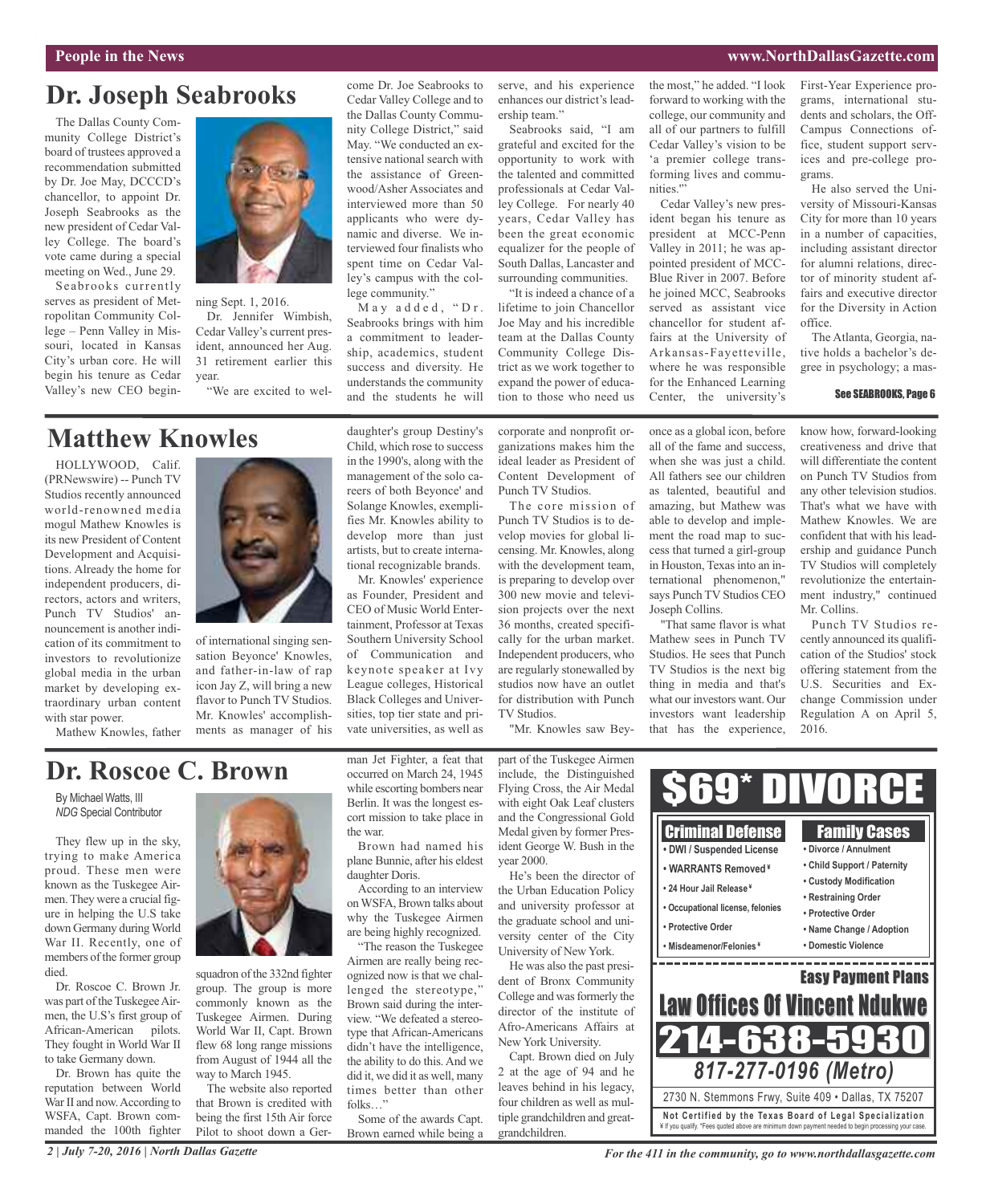### **www.NorthDallasGazette.com Op-Ed**



*North Dallas Gazette assumes no responsibility for unsolicited material and reserves the right to edit and make appropriate revisions.*

### *"Do what you say you are going to do ... when you say you are going to do it.*

**Publisher's Office:** publisher@northdallasgazette.com

**Sales Department:** marketing@northdallasgazette.com

### **Editorial Department:**

editor@northdallasgazette.com

### **Online:**

www.NorthDallasGazette.com www.twitter.com/NDGEditor www.facebook.com/NorthDallasGazette www.pinterest.com/NDallasGazette

### STAFF

**Chairman Emeritus** *Jim Bochum 1933 – 2009*

**Religious/ Marketing Editor** *Shirley Demus Tarpley*

> **Contributing Writers** *Jackie Hardy Terri Schlichenmeyer Nicole Scott Michael Watts McKenna Wierman Hope Oriabure-King*

**Editor** *Ruth Ferguson*

**Published By** *Minority Opportunity News, Inc.*

> **Web Master** *Todd Jones*

**Special Projects Manager** *Edward Dewayne "Preacher Boy"Gibson, Jr. James C. Allen*

**Community Marketing**

*Nina Garcia*

### **Advisory Board:**

*John Dudley Myrtle Hightower Fred Moses Annie Dickson Cecil Starks Willie Wattley Coty Rodriguez-Anderson B. J. Williams Denise Upchurch Barbara Simpkins, ADVISORY BOARD SECRETARY*

**Production** *Margaret Freelon David Wilfong*

### **Advisory Board Committees:**

*Public Relations Planning and Implementation* Cecil Starks, CHAIRPERSON

*Business Growth Referral* John Dudley, CHAIRPERSON

*Program Policy Development* Annie Dickson, CHAIRPER

*Quality Assurance* Myrtle Hightower, CHAIRPERSON Coty Rodriguez

**Are black farmers in 2016 the new Dred Scott?**

On Friday, July 8, 2016 at 9:00 am, farmers from the Southern Region and others who believe in justice and equality will descend on the U. S. Supreme Court to once again seek and demand justice through the courts and to bring to light and awareness of the unfairness of the settlement of the Pigford Class Action, and the continued discrimination by the USDA, "The Last Plantation". The theme is "Are Black Farmers in 2016 the New Dred Scott of

1857?". The protest will be held on the First Street NE sidewalk directly in front of the Supreme Court. The complaint at the Supreme Court is regarding Eddie and Dorothy Wise, farmers from North Carolina, who were foreclosed on and evicted from their 106 acre farm on January 20, 2016 by 14 militarily armed Federal Marshals and several Nash County, North Carolina deputy sheriffs without ever being granted a hearing.

## **LOAN,** continued from Page <sup>1</sup>

products by making systemic changes to steer borrowers away from ruinous debt traps and restore to them a larger measure of control over their affairs," said Director Cordray. "Ultimately, our objective is to allow for responsible lending, while making sure that consumers do not fall into situations that undermine their financial lives."

For Rev. Dr. Cassandra Gould, a hearing speaker, pastor of QuinnChapelAME Church in Jefferson City, Missouri, and executive director of Missouri Faith Voices, "all financial products are not equal" and payday lending is "a scourge on minority communities."

"Families need credit but not all products help despite filling that need," testified Rev. Gould. "I am reminded of the people in Flint. They needed water because we need it to survive, but the water they received was deadly. Payday lending is toxic; it equates to the water in Flint, it does more harm than good."

"Instead of finding ways to help people in desperate economic times, predatory lenders trap them with systematic callousness and cycles of debt for their own gain," added Rev. Gould.

The centerpiece of the CFPB's proposal establishes an ability-to-repay principle based on income and expenses, covering both shortterm and long-term loans – but with exceptions.

Early reactions to the proposal were as swift as they were strong.

"Low-income people and

people of color have long been targeted by slick advertising and aggressive marketing campaigns to trap consumers into outrageously high interest loans," said Wade Henderson, president and CEO of The Leadership Conference on Civil and Human Rights. "That's why the civil rights community wants to see predatory payday lenders reined in and regulated. The power to lend is the power to destroy.'

Recent research by the Center for Responsible Lending (CRL) found that payday loans drain \$4.1 billion in annual fees from consumers living in one of 36 states where the loans are legal.

Similarly, car title loans offered in 23 states account for another \$3.9 billion in fees each year according to CRL. For these borrowers, car repossession, not repayment, is a common result that ends mobility for working families. Depending upon available alternative transportation options that can jeopardize employment.

Nearly half of these combined fees – \$3.95 billion – come from only five states: California, Illinois, Mississippi, Ohio and Texas. Each of these states loses a halfbillion or more in fees each year.

"These loans often come with outrageous terms, such as interest rates that can top 1,000 percent, and trap millions ofAmericans a year in a cycle of debt that many of them are never able to exit," said Congresswoman Maxine Waters. "I applaud the CFPB for their proposal and I

Farmers Eddie Wise is a retired Green Beret and his wife Dorothy Wise is a retired Grants' Manager. The Wise's situation is akin to the Dred Scott Decision of March 6, 1857 (http://www.ushistory.org/u s/32a.asp) because Black farmers are still being denied full due process. This is one of the most important issues that should be brought before the United States Supreme Court.

While many people in this country think that Black

will continue to work with the CFPB and consumer advocates to stop the debt trap once and for all."

Similar reactions came from Latino leaders. "Payday loans might sound like a good option, but they are intentionally structured to keep borrowers in a cycle of borrowing and debt that causes millions of hardworking Americans extreme financial difficulty," said Janet Murguía, National Council of La Raza President and CEO.

For Illinois Congressman Luis Gutierrez, tying the ability-to-pay standard to payday lending is long overdue. "These lenders are taking a big bite out of low- and medium-income borrowers, exploiting their lack of choices and shaking down hard-working men and women," said Gutierrez. "I have tried to address this through legislation, but I was always up against a very powerful and well-funded lobby and they work on politicians at the state and federal level in both parties."

Many advocates, including the Stop the Debt Trap Campaign, viewed the measure as an important first step that still needs work. This broad coalition of more than 500 advocacy organizations from all 50 states spans civil rights, clergy, labor, consumer issues, and other groups is among the largest groups advocating for consumers.

This coalition applauded the removal of a large loophole in last year's preliminary proposal. It would have permitted lenders to avoid an ability-to-repay test by limiting loan payments to 5 percent of a borrower's gross in-

farmers across the nation got justice during the Pigford Class Action (Pigford v. Glickman 1999), the opposite is the truth. Black farmers who have been discriminated against by the Farm Service Agency (FSA) formerly called Farmers Home Administration (FmHA) continue to be put out of farming, denied opportunities to make a living, and lose land that impacts the quality of life for them and the rural Black

### See FARMERS, Page 13

come. CFPB rejected that approach in part because evidence does not support that such loans would in fact be affordable for many lowerincome borrowers.

According to Mike Calhoun, president of the Center for Responsible Lending (CRL), "As currently written, the rule contains significant loopholes that leave borrowers at risk, including exceptions for certain loans from the ability-to-repay requirement, and inadequate protections against 'loan flipping'– putting borrowers into one unaffordable rule after another.

For CRL, the final rule should:

•Apply ability-to-repay requirements to every loan;

• Increase protections against loan flipping;

• Ensure lenders must determine that borrowers have enough income left over to meet their basic living expenses; and

• Be broadened to cover any loan that enables lenders to coerce repayment from borrowers.

Often consumers have opinions but wonder if anyone is listening. The proposed payday lending rule is a time when CFPB not only is listening, but is relying on consumers and organizations to weigh in by September 14. All interested groups or individuals can learn how to have their concerns count by visiting CFPB's web.

*Charlene Crowell is a communications manager*  $with the Center for Responsibility$ *ble Lending. She can be reached at Charlene.crowell@responsiblelending.org.*

*The North Dallas Gazette, formerly Minority Opportunity News, was founded in July 1991, by Mr.Jim Bochum and Mr.Thurman R. Jones. North Dallas Gazette is a wholly owned subsidairy of Minority Opportunity News, Inc.*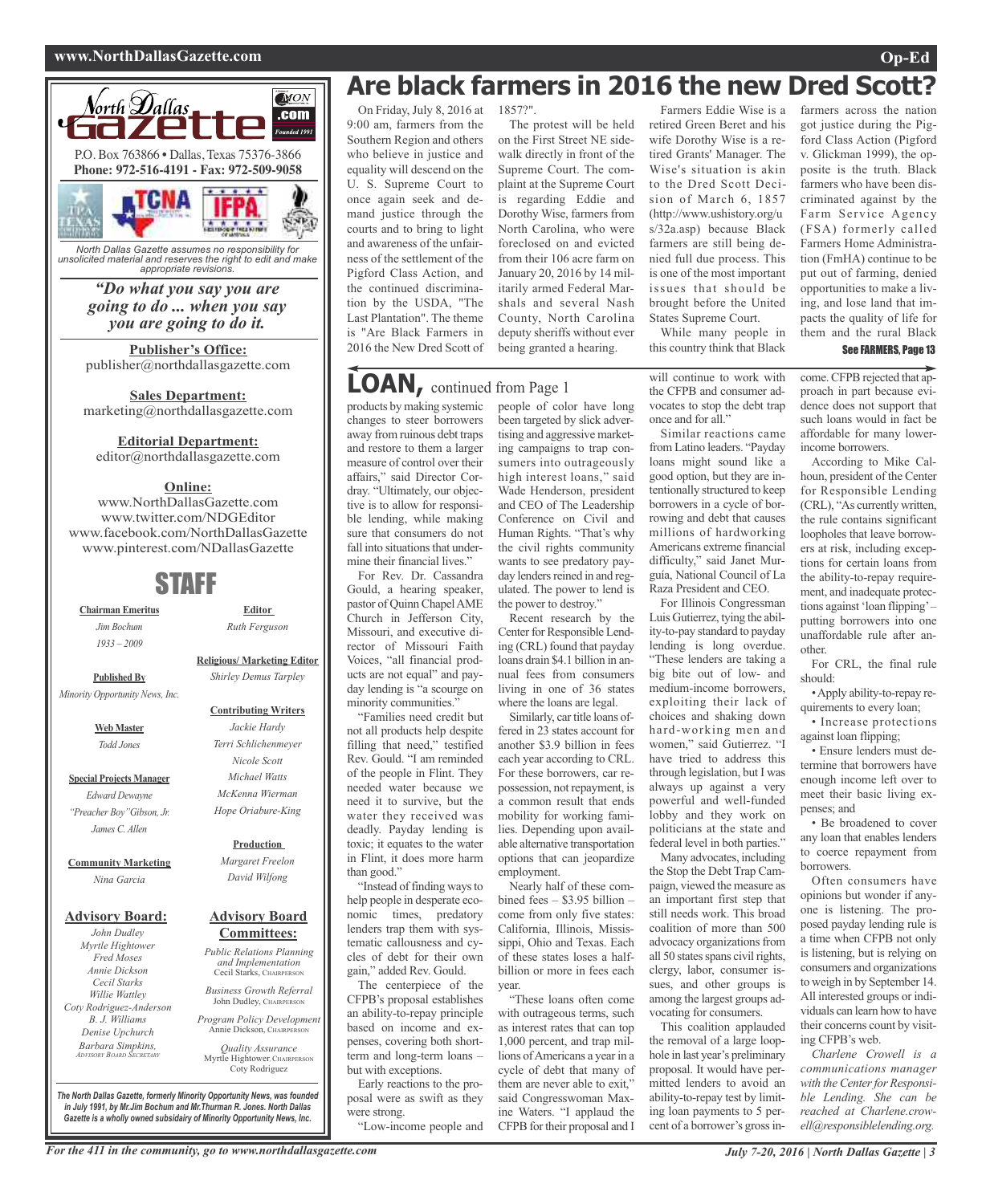### **Health www.NorthDallasGazette.com**



As you know, summers

can be very "hot" in Texas. "No one should die from

a heat wave, but every year on average, extreme heat causes 658 deaths in the United States – more than tornadoes, hurricanes, floods, and lightning combined," said Robin Ikeda, MD, MPH.

Here are a few tips to avoid heat-related illness this summer:

#### **Stay Cool**

A. Stay in air-conditioned buildings

B. Avoid direct sunlight C. Wear light-colored, loose and lightweight clothing

D. Take cool showers or baths

E. Check on those most at risk (Elderly – people aged 65 and older, Infants and Children) twice daily

F. Do not rely on fans as your primary cooling service

### **Avoid Dehydration**

A. Don't wait until you are thirsty to drink water B. Drink more water than usual

C. Avoid alcohol or beverages that are high in caffeine or sugar because they increase the tendency to become dehydrated

D. If you work or exer-

### cise outside, drink 2-4 cups of water every hour during those activities **Recognize the**

**danger signs** Prolonged exposure to

high temperature can lead to dehydration and subsequently heat exhaustion. These are the most common signs and symptoms of heat exhaustion include: • Muscle cramping

- Fatigue
- 
- Nausea or vomiting • Confusion
- Headache
- 
- Excessive sweating • Rapid heartbeat
- Dark urine

If you are experiencing the symptoms of heat exhaustion, doing the following will prevent you from getting worse:

• Go inside a place where there is air-conditioning or fan

• Remove any unnecessary or tight clothing

• Drink plenty of fluids – preferably water

• Take a cool shower or bath

*The medical tips above is intended as an information resource only, and is not to be used orrelied on for any diagnostic or treatment purposes. For an emergency situation, please call 9-1-1. If you would like to contact Dr. Oranalu he can be reached at Caring Partner Medical Clinic at 4510 Medical Center Dr #313 in McKinney or 469-714- 0138.*

## **Ask The Constant arger argery hour during Men more likely to suffer sudden cardiac death**

About one in every nine men will experience sudden cardiac death, most before age 70, as well as about one in 30 women, according to research published in the Journal of the American Heart Association, the Open Access Journal of the American Heart Association/American Stroke Association.

Sudden cardiac death claims up to 450,000 American lives each year, according to the study and most commonly occurs in people with no prior symptoms of cardiovascular disease.

The current study offers the first lifetime risk estimates for sudden cardiac death.

"These numbers should raise a red flag," said Donald Lloyd-Jones, M.D., Sc.M., senior study author and chair of preventive medicine at Northwestern University Feinberg School of Medicine in Chicago, Illinois. "We often screen for conditions that are less common and much less deadly than sudden cardiac death. For instance, the lifetime risk for colon cancer is about one in 21, and for this reason everyone over the age of 50 is told to have a colonoscopy. But by comparison, the lifetime risk of sudden cardiac death for men is one in nine, and yet



we're not really screening

Lloyd-Jones and colleagues examined longterm data on more than 5,200 men and women aged 28 to 62 who were free of cardiovascular disease at the time of their enrollment in the Framingham Heart Study, a decades-long cardiovascular study. Focusing on four major risk factors — blood pressure, total cholesterol, smoking, and diabetes — researchers calculated overall cumulative lifetime risk estimates for

for it."

th due to sudden cardiac d • Centrolling cardiovascular risk<br>factors, particularly high blood

(see Live love, it is three form halos Senicite<br>converg, some into assets that too shot tan

sudden cardiac death, and estimates according to risk factor burden.

They found:

• sudden cardiac death occurred in 375 people during follow up;

• sudden cardiac death risk was greater for men than women – with an overall 10.9 percent lifetime risk among all men at age 45 (roughly one in nine men) and a 2.8 percent lifetime risk of among all women at age 45 (or about one in 30 women);

• men with two or more

had even higher lifetime risks for of at least 12 percent (or more than one in eight men);

• high blood pressure alone or a combination of other cardiovascular risk factors was associated with

• high blood pressure levels helped identify lifetime risk of smore accurately in both men and women than any other single risk factor.

Although sudden cardiac death is a leading cause of death in the United States, the previous methods for predicting its risk in a person's lifetime have been partly successful, missing many people who ultimately succumb to it, researchers said.

"Sudden cardiac death has been very hard to study because most patients had no history of heart problems and were not being moni-

See CARDIAC, Page 5





### metro WINELESS FIGURED OUT.

Sender Industrial Auto Linux (memory class) CON INTERNATIONAL IN THE REAL PARTIES IN THE REAL PROPERTY OF THE REAL PROPERTY OF THE REAL PROPERTY OF THE REAL PROPERTY.<br>The contract of the contract of the property of the contract of the contract of the contract of the indrease en tutur.<br>Se Dipermizendo

liefet est hat Athe beteg Hebels its styrk ten af percurse, World Tabel up its international power and a popular of<br>International and the second war and an entire and was the started of a regular colour power advantagement These backet former filter (e.g.) in the decomment of a three spaces, has a training of an input of the country sizes in consideration.<br>Chart and prove straining \$50 mode of at regard perfect prior forms recruiting and the

Topoly Office; the contracts in the Control of Controls in the total discrete to regular pressure that if the Control and the Control and the Control and the Control and the Control and the Control and the Control and the

## **EVERY ONE IS IMPORTANT.**

You can help keep your child healthy with regular checkups and vaccines. Every one is important. And they're free with Children's Medicaid.

Your child will also get other health benefits like free prescription drugs, dental care, eye exams, and glasses. Even rides to and from the doctor or dentist's office. Call today or visit our website to apply.

www.CHIPmedicaid.org 1-877-KIDS-NOW



CHILDREN WITH MEDICAIN CAN GET FREE RIDES TO THE DOCTOR. DR DENTIST'S DEFICE. CALL 1-477-MED-TRIP TO LEARN MORE.

major risk factors at all ages

higher lifetime risk of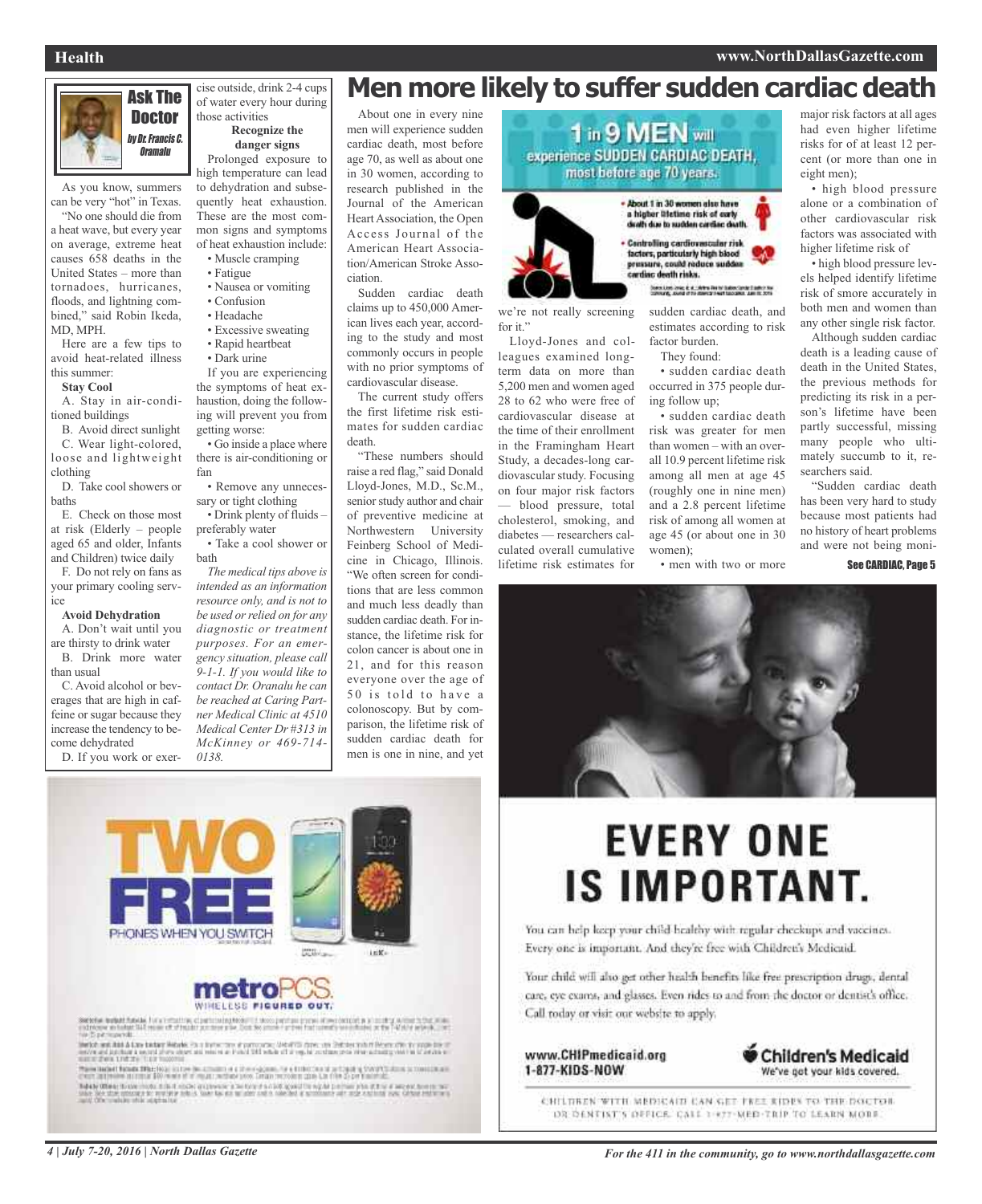## **10,000 Small Businesses program celebrates milestone**

As a small business owner, Quincy Roberts has an unusual background. He went from singing Puccini, Verdi and Mozart arias on stages across the United States to owning Dallas-based Roberts Trucking Inc., a commercial hauling company. Similarly, Tom Browning was working for the federal government in 2012 when he and a partner decided to launch Foot Cardigan, a subscription sock company that has experienced meteoric growth in just four years.

Both entrepreneurs attended the Goldman Sachs 10,000 Small Businesses program in Dallas, and they hope that what they learned will help them grow even more in the future. The program teaches small business owners about financing, marketing, negotiating and leadership skills. The program is taught using 11 instructional modules at the Dallas County Community College District's Bill J. Priest Institute for Economic Development, located near downtown Dallas.

Browning, who has a doctorate in public administration, worked for the U.S. Department of Health and Human Services before becoming an entrepreneur. The 10,000 Small Businesses program gave him a lot of tools that he needed but didn't have in order to run a business. He said, "I was definitely better prepared and more informed about how to do my prior job!"

Browning, who appeared on ABC's "Shark Tank" in 2015, said revenue growth at Foot Cardigan "has been stratospheric." His company is on track to hit \$5 million in revenues this year. Sales have grown 400 percent every year, year over year, since he and his partners launched the

company. Foot Cardigan now employs a total of 20 people, in addition to freelancers.

Foot Cardigan's customers pay a monthly subscription, and they get a set of original, creatively-designed socks delivered to their home or business. Browning said one of the biggest challenges for the company is keeping track of the 30,000 subscribers, nationally and internationally, every month. "Subscribers don't choose the socks, so we have to make sure we have enough variety," he added. His customers live in more than 25 countries.

Roberts' company experienced similar growth. He said his company went from owning only two trucks in 2004, when he took over the business from his grandfather, to 21 trucks today. In addition, Roberts has about 200 subcontractor trucks. Revenues at his company grew from just \$150,000 that year to more than \$10 million this year.

Since he participated in the 10,000 Small Businesses program 18 months ago, Roberts said his company grew from 14 employees to 27, and his revenues went from \$7 million to today's \$10 million.

#### **10,000 Small Businesses helps entrepreneurs maximize their potential**

One of the biggest takeaways from the program, Roberts said, was the legal module, where he learned about human resources. "When you're starting a business, there is no class that teaches you about human resources, how to be in compliance and all the lawsthat one must follow," he said.

"I was able to ask questions and get answers from lawyers who were very knowledgeable about human resources. After that, I found

out I wasn't fully in compliance in some areas, so I hired a consultant," Roberts added. "Shortly after that, I was audited by the U.S. Department of Labor. They didn't find any errors, but if it hadn't for that class, I might not have come out of that audit as well as I did."

Roberts stated that one of the biggest challenges he faced running a business was learning how to delegate tasks. "During the program, I learned about leadership. When I started, I was doing everything – driving trucks, being a mechanic, procuring contracts. We have grown enough over time to the point that I am able to delegate some of those tasks to employees."

Roberts, who graduated with the program's first class, or cohort, in Dallas, added that the financial module helped him get a better understanding of cash flow, balance sheets and ratios. "Just that bit of information helped me prepare for how to talk to bankers so that I could obtain lines of credit," he said.

Roberts said his operatic background helped him over the years. "The word 'opera' means work. It takes so many people to put on an opera – from the singers to the backstage personnel to the production staff and directors. There are many moving pieces to it." he stated. "Running a business is similar, especially a trucking company, where you have truck drivers, mechanics and so forth. Being involved in opera helped me be a better leader where impeccable teamwork gets the job done."

Browning, who joined the second cohort, said the program gave him a lot of business tools and metrics that

See 10K, Page 13

#### tored at the time of their vere. **CARDIAC,** continued from Page <sup>4</sup>

death," Lloyd-Jones said. "The majority of all cases occur before age 70; this is obviously sudden and devastating for families, with a burden that can be quite se-

Our paper sets the stage for thinking about how we can screen the population effectively to find out who's at risk," he said. The Framingham Heart

Study provides robust data due to its large number of well-characterized participants and long follow-up time, but because all the participants were Caucasian, the results cannot necessarily be applied in other races or ethnic groups, researchers said.

## **Free summertime respite offered to local caregivers at Weatherford center**

Three new therapeutic horse-riding summer camps for individuals with disabilities provide a temporary break for caregivers and provide riders with physical therapy and an opportunity to enhance their living skills. Camps began June 30 and run through Aug. 30.

The Horseman's day camp is for younger riders, and Senior and Protector camps are offered to individuals 60 and older, veterans, police officers, fire fighters and paramedics who have disabilities.

The camps will be conducted at the Stars and Strides Therapeutic Riding Center, Weatherford TX. Each camp meets once a week for three hours. Participants will be taught basic horsemanship, including riding, handling and care of



*Therapeutic horse-riding summer camps can help not only patients but give caregivers a relaxing experience too. (Image: Wikimedia)*

horses. Crafts, games and a study activity are part of the camp experience.

Time away from caregiving responsibilities is expected to provide an opportunity for caregivers to run errands, catch up on sleep, schedule appointments, or spend time with family members. Eligible persons must live in Parker, Wise, Palo Pinto, Hood, Johnson, Erath, Somervell, Denton,

Collin, Hunt, Kaufman, Rockwall, Ellis or Navarro County.

The day camps are funded by an award from the Texas Department of Aging and Disability Services (DADS) to the North Central Texas Aging and Disability Resource Center (NCTADRC).

For day camp enrollment information, contact the NCTADRC at 1-877- 229-9084.



DALLAS COUNTY COMMUNITY COLLEGE DISTRICT

*For the 411 in the community, go to www.northdallasgazette.com*

*July 7-20, 2016 | North Dallas Gazette | 5*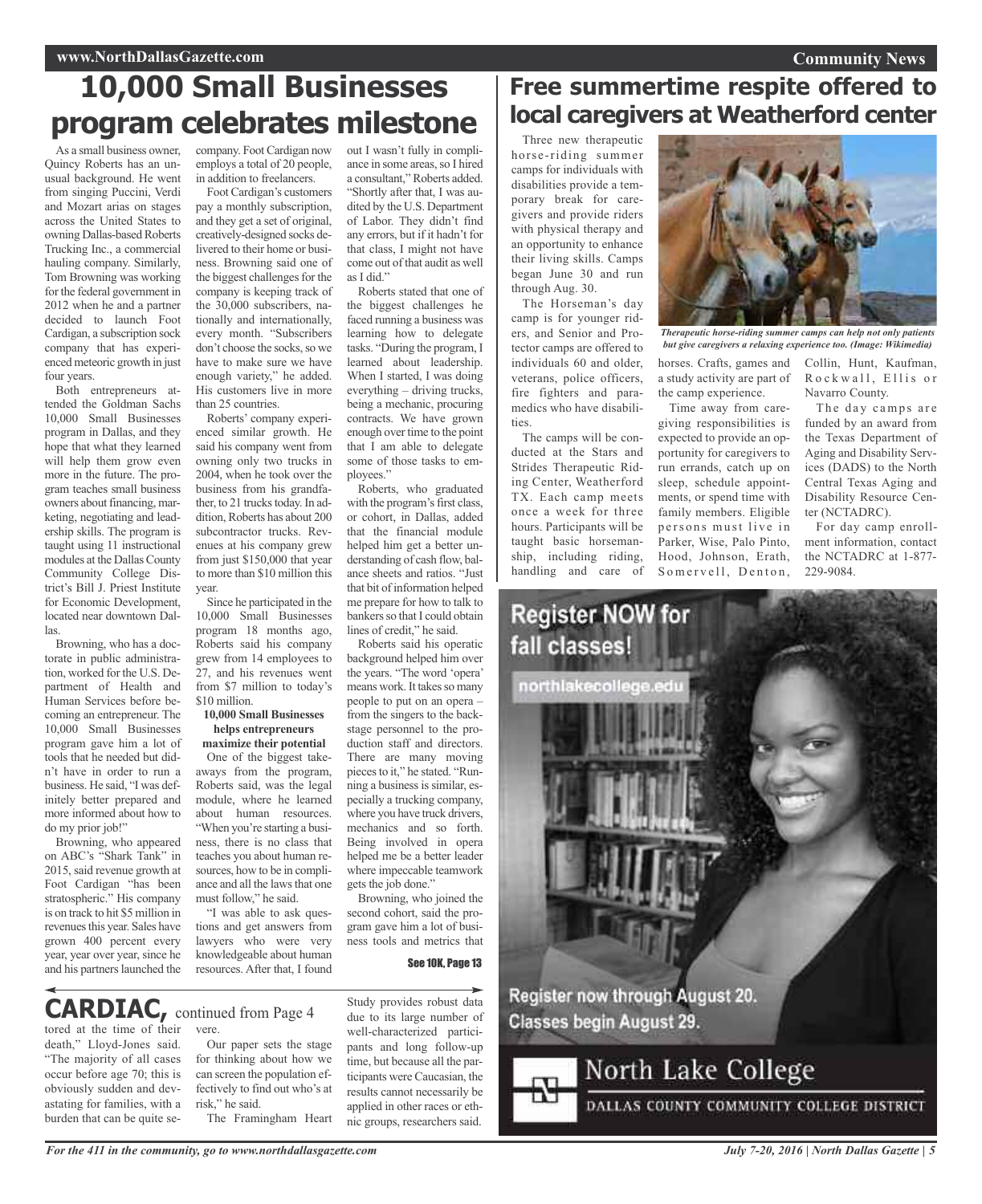## **DCCCD students use mechatronics to study STEM**

Eight Mountain View College students, including seven who are studying mechatronics, are enjoying a dream internship this summer at the Los Alamos National Laboratory in northern New Mexico. Their studies in mechatronics – a discipline that combines mechanics, electricity, electronics and computers – secured their place on the team.

"They are excited," said Donald Morris, a mechatronics faculty member at

Mountain View College who accompanied the students. "Because of what the team members learned in mechatronics, they came here with knowledge. This internship has given them a lot of confidence and direction about what they want out of life.

"We are building a situation where Los Alamos will invite other students from DCCCD to intern," Morris added. "All of the students were chosen to participate because of their mechatronics classes." In fact, the students are doing so well that they already have been invited back for a second internship next year as well as the prospect of transferring credit hours to a four-year college in New Mexico."

The exposure the students are receiving is enviable, Morris said. Under the tutelage of renowned scientists, the students are participating in research in automation and controls, he added. **Hands-on science**

Several MVC interns,

like Emmanuel Ayorinde and JaMein Mason, hope to work full time at LANL one day; it is the site of the nation's nuclear stockpile, which is run by scientists who explore space, renewable energy, medicine and climate change.

"I am certainly glad I'm having this experience and hope that others can be as fortunate as me to do this," Mason said. "We're setting the standard. If we can do this and do it successfully,



**See STEM, Page 13** DCCCD mechatronics students at Los Alamos 2016 (Courtesy photo)

## **Four Sunset students get full-tuition dance scholarships to UT Permian Basin**

By Gene Davis Inside Dallas ISD

Four students from the Sunset High School Dance Company have danced their ways into full-tuition scholarships at the University of Texas at Permian Basin.

Diego Campuzano, Eduardo Quinones, Mariya Cano and Verenice Uribe have received full-tuition



scholarships for ballet folklorico, a style of dance that celebrates Mexican history

and culture. Leah Huggins, the dance company director at Sunset High School, said

the students cried when they heard the news.

"We come from a neighborhood where college is not always an option, so the fact that they get to go for free is a huge, huge deal," Huggins said.

Cano, one of the four students, has been dancing for years. She loves how ballet folklorico tells the story of Mexican legends and cele-*Dallas ISD*

brates Mexican culture. When she learned about the full-ride scholarship, she ran straight to her mom to tell her the news.

"We have some money issues, so if was not for this scholarship, I would not be able to go to a big university," Cano said. "I feel very fortunate."

Huggins had reached out to UT at Permian Basin several years ago about connecting dance students with the school. Huggins said she let out a shout of joy when she heard the four students received the full-tuition scholarships.

"I'm so proud of these students for what they have accomplished," Huggins said. "These students are going to do great things at UT at Permian Basin and beyond."

## **BAHS Leadership Academy inaugural class takes big first step**

The freshman class of the Bryan Adams High School Leadership Academy showcased their academic findings from the past year to a host of family, friends and school administrators on May 18th and 19th.

The "Performance Assessment Exhibitions" were a big first step for the inaugural class of the Leadership Academy. In their senior year, these students will participate in a Portfolio Defense, where they will defend their scope of learning in before a panel of teachers, assistant principals,

ter's and educational specialist degree in higher education administration; and an interdisciplinary doctorate in urban leadership, policy studies and education administration, all from the University of Missouri-

Seabrooks is the recipient of numerous awards and honors, including: the 2016 Phi Theta Kappa Shirley B. Gordon Award

Kansas City.



and community members.

"The performance assessments were a stepping stone for the students to prepare them for their Senior Portfolio Defense," Bryan Adams Principal Richard Kastl said. "I'm very proud of our students for what they have achieved this year, and excited to see what the coming years bring for their success."

Bryan Adams began implementing their Leadership

ber of Commerce, presented annually to culturally diverse mid- to seniorlevel managers who achieve excellence and have an impact that exceeds expectations for their employers and the company's bottom line.

> Seabrooks was inducted into the Black Achievers' Society of Greater Kansas in 2010. A leadership award was established in his name at the University of Missouri-Kansas and is

Academy model during the 2015-2016 school year under the district's Public School Choice initiative.TheLeadership Academy strives to develop and prepare students to become capable leaders for the global society of tomorrow by cultivating their intellectual, moral, social, and emotional skills.

"Our students, faculty, and staff have really embraced the Leadership Academy this first year at Bryan Adams. The freshmen public exhibitions are just the beginning of their journey toward their Senior

given annually to a UMKC professional for exceptional dedication, service and empowerment which he or she provides to the university's students. Seabrooks was the inaugural recipient in 2005.

The new Cedar Valley president, a first-generation college graduate, is married to Leslie and is the father of two sons, Joe Tre and Jackson. He refers to them as his "greatest accomplishments."

Portfolio Defense, allowing students to prove to themselves that they are college and career ready," continued Kastl.

Bryan Adams is one of ten schools that have been identified by the Public School Choice Initiative, which provides Dallas ISD families

with options that tap into students' interests, aspirations and learning styles. The district goal is to have 35 Choice Schools by 2020. For more information about Choice Schools, visit the website. Go here to learn more about Bryan Adams Leadership Academy.

**TISEO PAVING COMPANY** 419 E. Hwy. 80, Mesquite, TX 75150 Tel: (972) 289-0723 Fax (972) 216-5637

www.tiseopaving.com

Performing Concrete Street Paving in the Metroplex Area We Accept Subcontracting Bids For All Public Works Projects in the Dallas Area. We Are Accepting Applications for Concrete Mixer Drivers and Heavy Equip-

ment Mechanics

**Equal Opportunity Employer** 

of Distinction; PTK's 2015 Distinguished College President Award for the Missouri region; the 2013 Business Partner of the Year Award, Guadalupe Center Inc., which was presented for MCC-Penn Valley's outstanding contributions to the Hispanic community in Kansas City; and, among others, the 2013 ACE Award from the Greater Kansas City Cham-**SEABROOKS, continued from Page 2**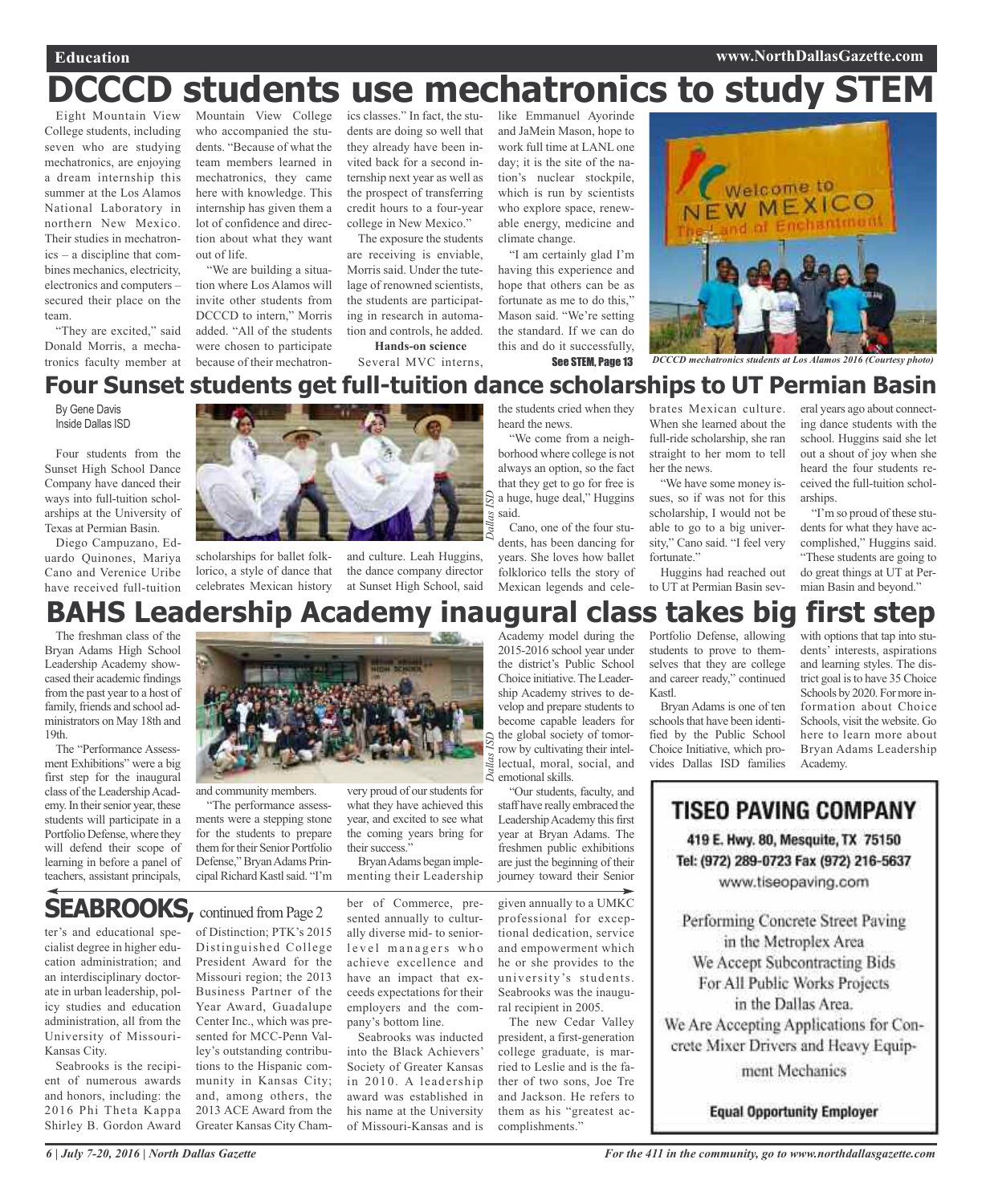## **Plano's Jack Carter Pool scheduled to reopen on July 9**

The City of Plano has since September 2013. announced Jack Carter Pool, 2601 Pleasant Valley Drive, will officially reopen at noon on Saturday, July 9, 2016.

The outdoor pool has been closed for renovations

The new features of the renovation include a dual rider tube slide, body slide, lazy river, deep water pool with platform diving and a climbing wall, Flow Rider surf simulator, tot pool,

leisure pool with some lap lanes, wet deck areas, spray features, rentable party areas and concessions.

The renovation was approved by voters in the 2013 Bond Election.

workplace.

**CLINTON,** continued from Page <sup>1</sup>

exactly what her vision is. She provided additional insight, adding that, "we need more good jobs with rising incomes, because we're just not seeing enough of them. There aren't enough employment opportunities in Chicago's underserved communities."

It's clear that Clinton recognizes the disparities that plague the marginalized.

"We need to make sure that there are some big, bold programslike infrastructure, like clean, renewable energy, like advanced manufacturing, that are within the reach of those people who need those jobs and [that should] have the chance to compete for them," she proposed, noting that over the last 10 to 15 years Americans have seen a lot of the jobs in the country that are not within reach of those who live in the most distressed urban or rural areas.

Hillary Clinton said she wants to make jobs available first. Second, she wants make high quality education more accessible. She was adamant about the need for the United States to do better at preparing our youngest children to go to school and supporting them throughout their academic careers.

"There are a lot of ways we can do that. I am committed to working with communities, churches and educational systems to try to figure out how," she said. "But parents and grandparents have to be supported in doing the most important job of raising the next generation of children, and we need to do all that we can to see to it that we do that."

Clinton spoke about her vision to restore, "schools that people believe in, that they are passionate about, and we have that in a lot of places and I know that you don't have that in Chicago."

Clinton continued: "We need diversionary programs so that we're not suspending and expelling five-, six-, seven and eight-year-old kids, who are acting out.We have a terrible disciplinary divide where kids, who are either having problems or are just acting like normal kids, are being suspended if they're African-American or Latino and White kids doing the same thing aren't. That starts the whole cradle to prison pipeline."

In her effort to end the cradle-to-prison pipeline, Clinton envisions doing more to intervene in helping young children be successful, including after school support intervention programs.

"We just need a big wrap around, 'It takes a village to raise a child' attitude about how we're going to help our kids," the former Secretary of State said.

For the older youth, Clinton said that she recognizes that oftentimes teenagers don't have opportunities to direct their energy in positive directions and how easy it is for them to be misdirected, often leading to gang affiliation or some other form of violence or destructive behavior.

Clinton said that, "The policing issue is an essential, necessary step to be resolved, and then we have to figure out what more can we do to keep people safe."

She also pointed out that she promised the parents who have lost their children to gun violence that, she would do everything she can to change the gun laws.

If she becomes the first female president of the United States, she will break the highest glass ceiling in the world and with that in mind, she would also bring a cognizant reality of setting a precedent for women in the

"We also have to raise the minimum wage." she added. "Right now, two-thirds of minimum-wage workers are women. And that's a poverty wage.And I have met women working two and three minimum-wage jobs just to keep their heads above water, to keep their house and to keep their kids in day care, take whatever it may be."

Clinton said that she also wants to help more minorities start their own businesses.

"I want to see how we can help improve the process, to get faster credit, helping them to get the support they need, to understand to write a business plan…how to deal with the stress of being a business owner."

make

your mark

We are Hiring at

**The Kraft Heinz Company** 

Garland

**Proud Makers of** 

**Famous Kraft Heinz Brands** 

2340 Forest Lane Garland, Texas 75042

Apply Today

www.kraftheinzcompany.com

Kraft*Heinz* 

The total cost of the project, including design, construction, furniture and equipment was \$12.5 million. (See attached sheet for pool features.)

Daily admission to the new Jack Carter Pool will be \$5 for children (ages 3- 15) and \$9 for adults. If you have a Plano Parks and Recreation membership, admission is included in your membership.

We offer annual and monthly membership options. Memberships can be purchased in advance at any Plano recreation center.

Jack Carter Pool will be open daily during the summer season from noon to 8 p.m.

INJURED IN AN ACCIDENT?

Let Us Get You The Help & Money You Deserve



**Gina Smith & Associates** 2141749-0040

**Free Parsonol Injury** Consultation.

Win Free NDG Prizes & Giveaways!



Be among the first 100 NDG YouTube subscribers and win prizes & giveaways to the hottest concerts and events in the DFW area.



Search for and subscribe to the North Dallas Gazette **Channel on YouTube** 

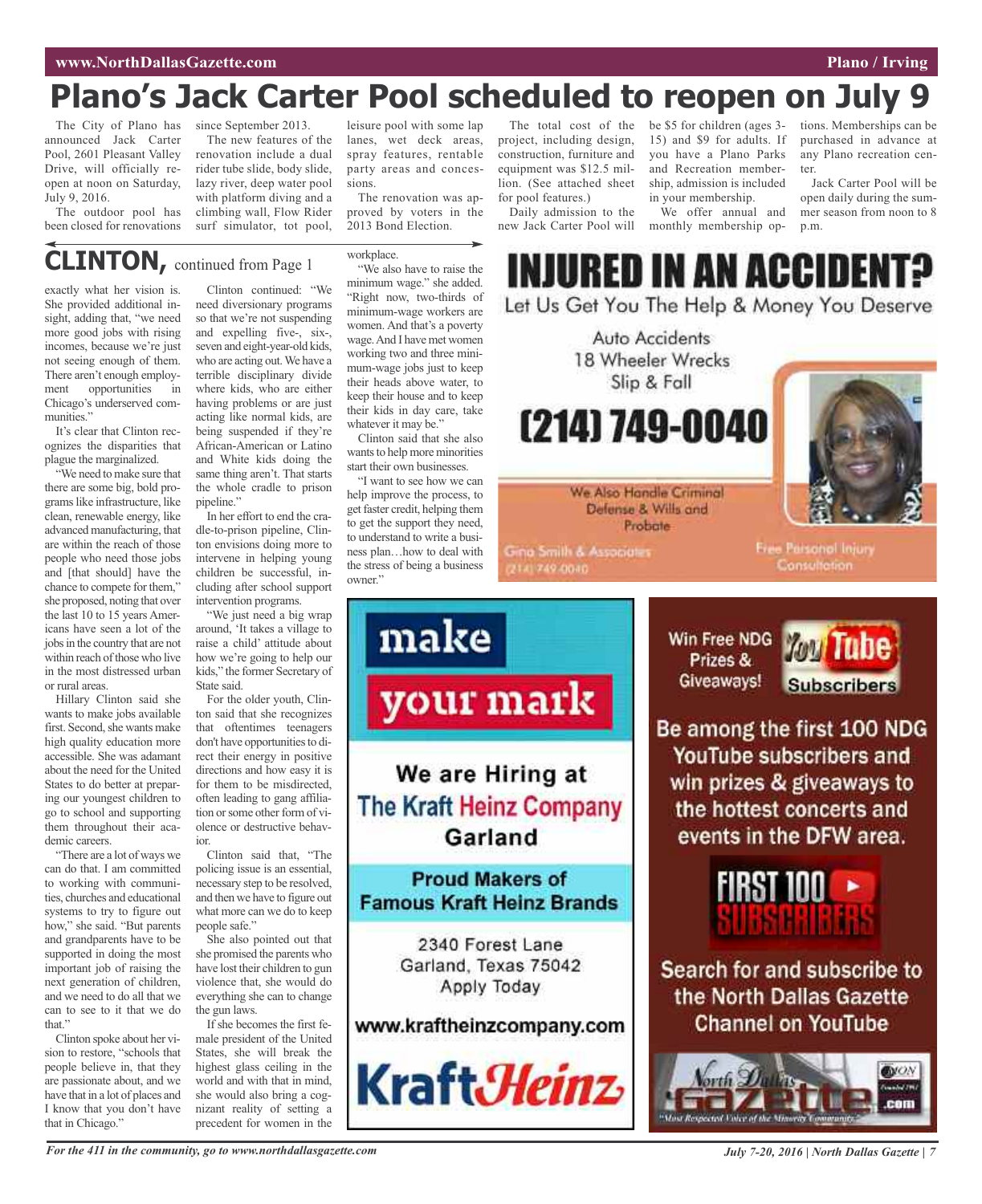### **Community Briefs**

### **ALLEN Learn to skate**

Allen Community Ice Rink offers a comprehensive Learn to Skate program for all ages and abilities. Group lessons are a fun way to learn skating basics or improve your skills. From tots taking their first steps to adults returning to the ice, the Allen Community Ice Rink has the right class for you.

Allen Academy of Skating class schedule.

A full 8-week semester is \$88. All learn to skate classes include:

• 25 minutes of instruction per class

• Free skate rental for all classes

• Free admission to open skate on the day of the lesson

• Additional open skate passes to be used within the semester

For more information on individual classes, go to the City of Allen website.

### **CARROLLTON Movies on the Square**

Don't forget the Movies on the Square series taking place in downtown Carrollton at 1106 Broadway Street. On July 9 at 8:30 p.m. the city will be screening "Jurassic World." Then on July 13 at 8:30 p.m. the series will continue with "Pitch Perfect."

Don't forget your lawn chairs and blankets! In case of rain, this event will be cancelled. For weather cancellation update call 972-466-9135.

### **GARLAND July is Park and Recreation month**

July is national Park and Recreation Month! Join the celebration by participating in the Twilight Run and Swim Party on Friday, July 15. This untimed, superhero-themed fun run

will be followed by a swim party at Surf and Swim. Registration fee will cover a race T-shirt, an In-N-Out Burger meal and swim party admission. Visit GarlandParks.com for details and registration cost.

downtown Prosper. The traditional July kick-off signals that the Christmas Festival Vendor Packet, containing forms and information, is now available at www.ProsperParksand Rec. org and www.ProsperTX.gov.



*The Charleston police used body cameras while managing the 2016 St. Paddy's parade (Flickr: North Charleston). Richardson is seeking funds to obtain similar cameras for use here.*

### **LANCASTER I Am Successful male minority camp** Students will learn how

leaders, entrepreneurs and scientists can change the world at the I am Successful Minority Male Camp. The event is open to 30 Project Male students (Grades 3-5), the spots are available on a first come, first served basis. Priority registration for students who have participated in three or more monthly Project Male activities. Monday, July 25 - Friday, July 29, 7:30 a.m.-5:30 p.m. at Cedar Valley College, 3030 N. Dallas Avenue in Lancaster. www. c eda rva ll eycollege.edu.

### **PROSPER Christmas in July registration underway**

The Prosper Christmas Festival Team announces "Christmas in July" is underway, as plans are in full swing for the 2016 Prosper Christmas Festival. "We are getting into the Christmas spirit," says Julie Shivers, Recreation Services Coordinator. This year's festival is set for Saturday, Dec. 3, from 3 p.m. to 6 p.m., in historic

### **RICHARDSON Richardson police seek funding for body cameras**

The Richardson City Council gave approval last week for the Richardson Police Department (RPD) to apply for a grant from the Criminal Justice Division of the Governor's office for the purchase of body worn cameras and also approved the required City budget funding needed if the grant is awarded.

The \$137,256 grant would help cover the initial cost of body worn cameras for 110 of the RPD's first responder officers as well as the necessary video storage and accessories. The use of body worn cameras in law enforcement has been proven repeatedly to be an effective tool at de-escalating confrontations and reducing complaints against officers. Additionally, the cameras offer documentation of police/public encounters and serve as an important device in collecting evidence.

The RPD plans to deploy the body worn cameras beginning in the fourth quarter of this year.

## **Rep. Veasey presents overdue Purple Heart to local DFW veteran**

The Fourth of July holiday celebrations often includes a time to honor service members, like MarcosTorres, who selflessly took the oath to defend the nation.

Last week surrounded by friends and family, Congressman Marc Veasey presented Torres with the Purple Heart and additional medals he earned during his service in the United States Army from 1948-1951, and during the Korean War. In addition to the Purple Heart, Torres received the Army Good Conduct Medal, National Defense Service Medal, Korean Service Medal with two bronze service stars, Combat Infantryman Badge 1st Award, and the United Nations Service Medal.



*Congressman Marc Veasey, TX-33, awards Purple Heart and other medals to Dallas resident and Korean War veteran, Mr. Marcos Torres. (Courtesy image)*

MOST REQUESTED BLACK SCHOLAR ON THE PLANETII



DRUMARSPEAKSDALLAS@GMAIL.COM | 469.214.2362 | PRINCEOFPANAFRIKANISM.EVENTBRITE.COM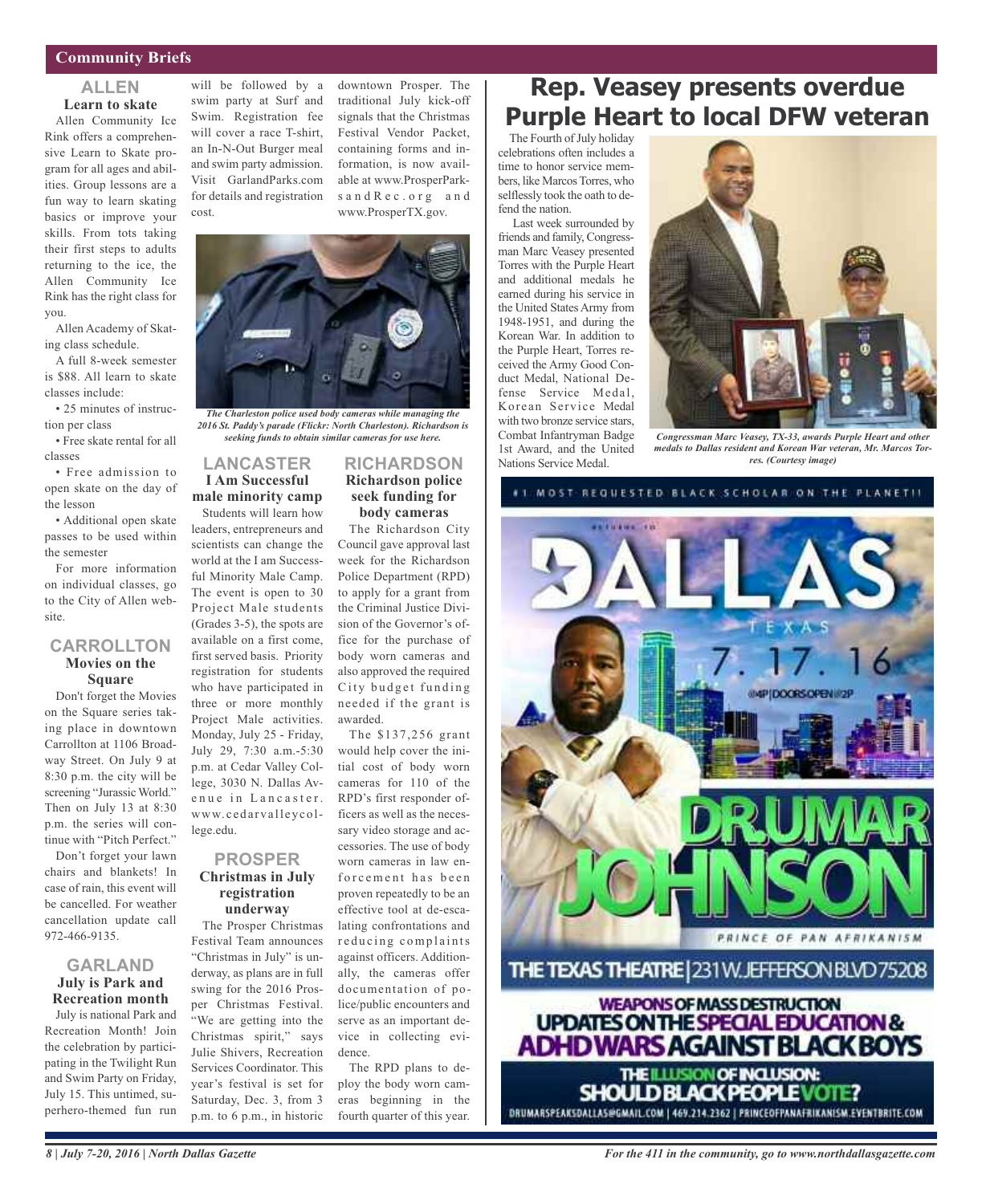### *Let NDG Entertainment be a part of your upcoming events!Contact jbrewer@northdallasgazette.com* **Entertainment**

# **It's time to treat the ladies this weeken**

By McKenna Wierman *NDG* Special Contributor

I hate to tell you this, but it's the middle of summer and dating is getting boring. I do not care how into the relationship you are, how long you've been togetherwhatever. It's July, and it's been-there, done-that. So this weekend, why don't you take that special lady in your life and do something she (and yes, you too) will enjoy. There's no point in suffering through anymore sushi or blase nights watching B-horror movies and falling asleep on the sofa.

It's time for a ladies weekend. It's time you took the reigns in your relationship and showed your woman that you know how to have a good time, and

you know how to plan things and be responsible and fun because you are a fun -loving person who plans out their romantic dates and always offers to hold the door. So get on out there, and spoil the queen of your heart!



**July 8 - Friday - 11 p.m. - 4 a.m. - Drakefest Dallas**

- Every woman loves Drake. I love Drake, my mom would probably love Drake if she met him, and I'm willing to bet so would your mom. Drake is the ultimate ladies man. So celebrate your lady by taking her to a party dedicated to the one and only Champagne Papi. Check out the Facebook Event page for more details, including updates on the venue and how to get on the guest list. www.facebook.com/events/ 1163023020409225

**July 8 - Friday - 7 p.m. - 9 p.m. - 1st Friday Block Party - Pegasus Plaza** - Perhaps you're looking for something a little more tame -but still fun- before a night out on the town, why not start with some music, fun and games in the heart of the city? This Friday will be the first Block Party at Pegasus Plaza. It's the perfect opportunity to take your lady out, show her how good (or adorably awful) you are at corn-hole

or dominoes, and be all cute and stuff. www.facebook- .com/events/245776465814



**July 9 - Saturday - 9:30 a.m. - 5 p.m. - North Dallas Comic Book Show - Double Tree Hotel Dallas, Market Center** - What's more a-dork-able than a comic book fan? You, when you take your girl to this year's North Dallas Comic Show. Come for cosplay, music, special guests and duh- comic books. Tickets are required, so be sure to snag a pair in advance. You'll be granted admission to some wicked artists, out of this world outfits, and overall a Saturday you'll remember for years to come. Not to mention, you'll both get to geek out over your favorite comic book heros for the day, which is really what love is all about. More ticket and event info at www.comicbooksdallas.co m.

**July 9 - Saturday - 6:30 p.m. - 7:30 p.m. - 2nd Annual Watergun Party - Klyde Warren Park** - If you're more into the "you make me feel so young"

kind of romance, than this event if definitely for you. Make sure you dress to get soaking wet at this funfilled (and family friendly) event! This would be a great opportunity to show how gleefully in-touch with your inner child you are, and a nice was to beat that lovely Dallas summer heat. Make sure you're following the rules though, and leave your water balloons at home! Find more info at www.facebook.com/events/ 195104470885576/



## **Hunt for the Wilderpeople is a fun, light-hearted adventure**

By David Wilfong *NDG* Special Contribuor

"Hunt for the Wilderpeople" got rave reviews at early glimpses like SXSW, and the Dallas screening was much-anticipated event (especially for the area's native New Zealanders who scored tickets to the early screening at the Magnolia Theater in uptown).

Director Taika Waititi, known for his Academynominated short "Two Cars, One Night" and feature films "Boy" and "What We Do in ihe Shadows," brings forward his newest project based on the book "Wild Pork and Watercress" by Barry Crump.

The story is an adventure into the Kiwi wilderness by a young boy who is a ward of the state and an unlikely adopted "uncle." The backwoods of New Zealand makes a breathtaking backdrop to the story, and the director finds unique -- and sometimes surprisingly

**Enter to Win!**

**Ticket Giveaway**



simplified -- ways of taking full advantage of that fact in the storytelling. Pursued

by an over-zealous caseworker from child protective services, the old man

and young teen take to the bush to avoid a trip to juvenile hall. In the process the two create a bond that neither seemed capable of in the story's beginnings.

The story maintains a wry sense of humor throughout. There are a few somewhat nonsensical elements to the story, but that is easily expected in a tale that hearkens back to the spirit of "Huckleberry



Finn, " "Swiss Family Robinson" and perhaps even an inkling of "The Jungle Book."

Overall, the film is a success and definitely worth a watch.

Long overshadowed on the world stage by their always-whimsical Aussie neighbors, this is a welcomed introduction to the wit of New Zealand, the beauty of its natural surroundings, and the vision of an extremely talented director that hopefully, we will see more of in the future.

## **North Dallas Gazette** The most popular source for entertainment events!

North Dallas Gazette is the fastest-growing destination for DFW events, with more than 45,000 monthly caline readership, 10,000 weekly newspaper circulation, and 10,000 weekly acrosistier readership! Partner with North Dailas Gazette, and let us get the word out about your upcoming event!



*NDG Entertainment Ticket Giveaway!!! Visit us on Facebook to win tickets to the the hottest events in Dallas/Fort Worth!!!!*

*Do you have an upcoming event? Contact NDG Entertainment at jbrewer@northdallasgazette.com*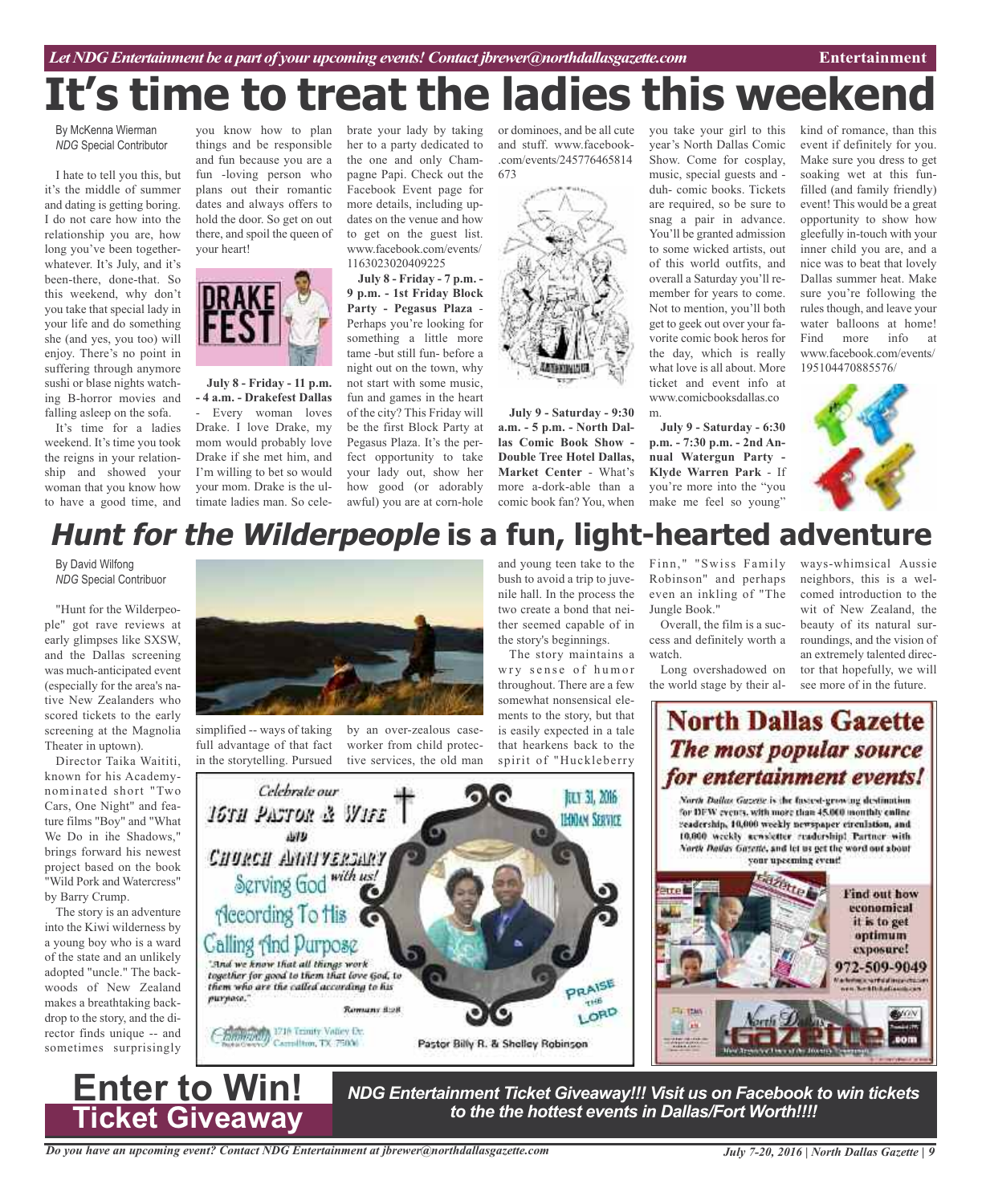## **Mike and Dave Need Wedding Dates is a stupid funny film**

By McKenna Wierman *NDG* Special Contributor

It's been awhile since we had a good, solid wedding comedy. Honestly, "Wedding Crashers" will forever be my all-time favorite of this particular genre, but I'm willing to give just about anything a try.

"Mike and Dave Need Wedding Dates" is a good effort, but it's no "Wedding Crashers." While it delivered laughs and had just the right amount of chaos for a comedy, the stupid-humor wasn't enough to bring this movie past anything more than a run of the mill summer comedy.

The film stars the hunky heart-throb Zac Efron and



goofball Adam DeVine as brothers looking for "nice girls" to take to their sister's wedding in Hawaii. They put an ad on Craigslist, meet a few crazies and end up on the Wendy Williams show. Rough around the edges Tatiana (Aubrey Plaza) and Alice (Anna Kendrick) pursue the boys

in order to trick their way into a free all-expenses paid trip to Hawaii. But Mike and Dave soon come to realize their "perfect dates" aren't quite the "nice girls" they believed them to be.

Don't get me wrong, this movie was funny. All admit it was, at times, outright hilarious. The message scene

featuring Silicon Valley's Kumail Nanjiani had me in stitches, and will forever haunt my dreams. I think I may have even snorted once or twice.

There were tons of "laugh out loud" moments, clever jokes and potty-humor.

But sometimes it felt like the potty-humor part was never going to stop, and that got old pretty fast. Fireworks explosions and your typical party-boy/party-girl atics, were included, of

course--but it's nothing new.

As you sit and watch, everything is pretty funny and outrageous, but this movie isn't going down in the books as the most hilarious summer comedy ever, not that anyone really expected it to. DeVine is playing the same giggling troll character he always does, and Efron is the prettyparty-boy we've seen him play again and again. Kendrick and Plaza are both trying too hard to act trashy and stupid, it's almost uncomfortable to watch sometimes.

If you are looking for mindless humor, cheap laughs and 98 minutes of fun, then this movie is for you. But anything beyond that, you won't find at this Hawaiian wedding.

"Mike and Dave Need Wedding Dates" won't be a classic, but it will do for a summer comedy.





### **MORTGAGE SOLUTIONS FROM** YOUR NEIGHBORHOOD BANK

· Refinance · Purchase · New Construction - Jumbo - First-Time Buyer HomeStart Program - Mortgage Assistance Program -**Dallas MAP Official Partner** 

DONALD ASHLEY NML5# 590443 d: 972.716.7379 | donald.ashley@ndbt.com

> ACCESS OUR SECURE APPLICATION: https://www.ndbt.com/mortgage.php





*10 | July 7-20, 2016 | North Dallas Gazette*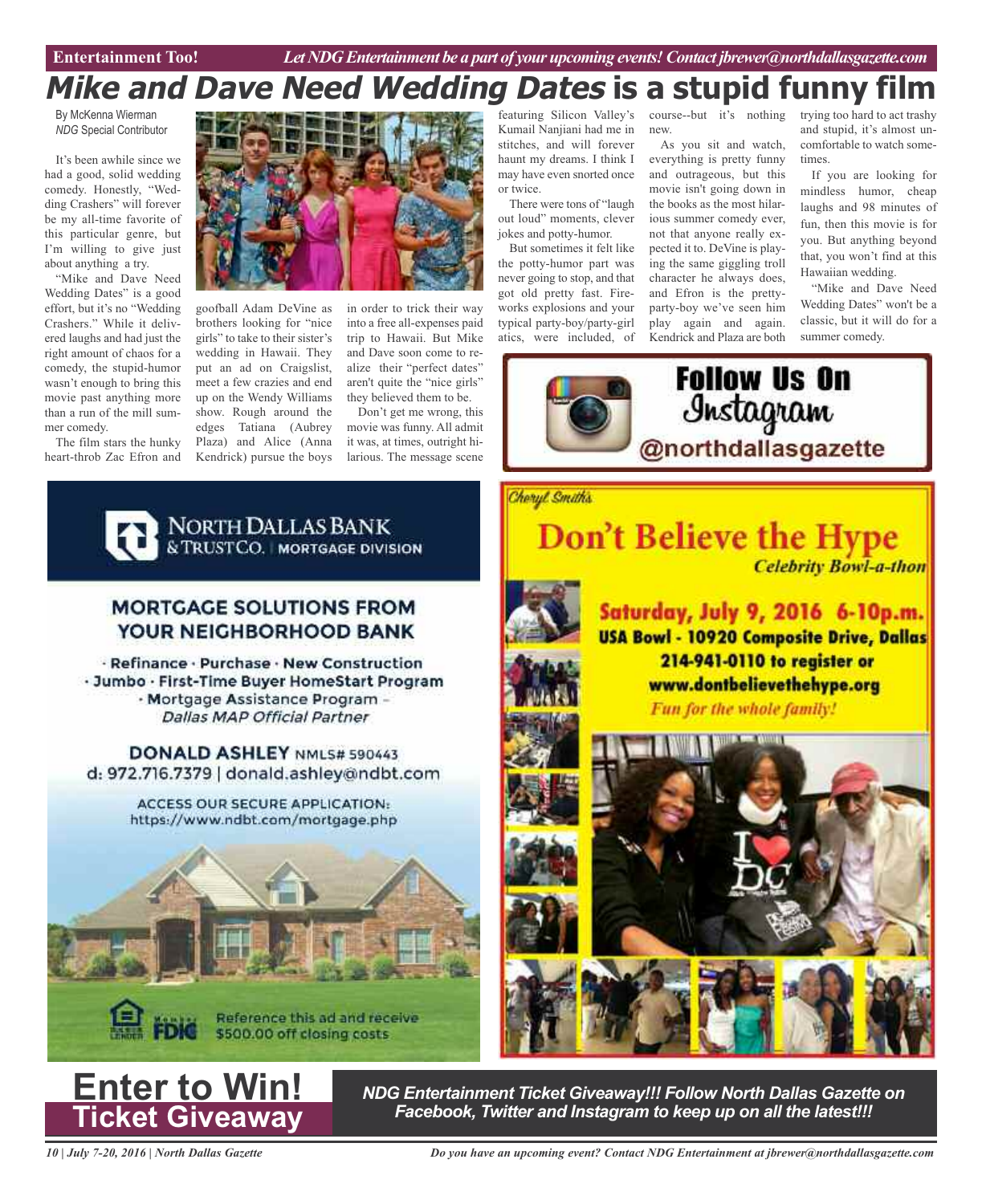### **Marketplace**

## **Black tech start-up received \$100,000 investment from Black-owned company**

CHARLOTTE, NC — Ebonomy, Inc. aims to change the face of the web with its new Afrocentric website at

www.ebonomy.com. The tech start-up company recently received a \$100,000 investment from JHP Industrial Supply Company, Inc., which is a Black-owned wholesale distributor for the plumbing, heating, and industrial industry based in Syracuse, NY.

"I understand the importance of a company like Ebonomy, Inc. as the presi-

**STEM,** continued from Page <sup>6</sup>

other students will get the chance."

Ayorinde and Mason are working on a wireless system that will enable remote monitoring of bridges. A drone sends signals indicating whether repairs are needed, according to Ayorinde, who said. "I've always liked robotics. When I got to DCCCD, they told me there was a mechatronics class. I've learned robotics, programming and language."

Yassien Fadul said he is inspired by the Los Alamos scientists who are assisting the students. "We are learning to troubleshoot, but there is so much more than that. Los Alamos is a beautiful place," he said. "It's very peaceful, and everyone we work with seems to enjoy what they do."

At LANL, the students are engaged in a variety of enrichment programs which allow them to keep pace with advancements in science. The internship ends Aug. 12. "This is better than summer vacation because they are learning so much and preparing for their futures," Morris said. As part of one project, DCCCD students are building web pages, he added.

### **Mechatronics: a field for career growth**

Mechatronics, with its funny and often misunderstood name, is an advanced manufacturing field for those people who are interested in diagnosing, repairing and maintaining automatic equipment. Workers test, maintain, and operate machines at worksites, including factories.

Steady employment and promising incomes await students who are pursuing degrees in mechatronics. DCCCD offers both certificates and associate degrees in this fast-growing field, which is expected to grow by double digits over the next decade. Courses are available at Mountain View and Eastfield colleges.

Mountain View graduated its first group of mechatronics students, 18 in all, in May. The program has been bolstered by dual credit high school students, plus a growing number of college students who are pursuing STEM degrees.

Travis Smith, an adjunct professor at Mountain View, said some of the students who enter the program lack confidence. In the introductory course, the students are taught the fundamentals. They have miniprojects that teach them to build and program circuits, he said. Then they graduate to robotics.

"They eat this up," Smith said. "They make mistakes, and they go back to the drawing board. That's when they get really excited. Once they learn that it's okay to make a mistake, they take off."

### **Demanding work calls for skilled tradesmen**

As skilled tradesmen, mechatronics workers are in demand in a variety of fields, including robotics, health care, petroleum, agriculture, defense and telecommunications.

Essentially, they are troubleshooters, said Arch Dye, who teaches at Eastfield College. "A wide range of industries use this skill set. Everything is now automated. Our techs work at power plants. We have techdent of a certified minorityowned business. This website can potentially impact the entire Black culture," says Emanuel B. Henderson III, President of JHP Industrial Supply Company. "When you can look around and see the negative

Dye added, "When you

except the deli or produce is done with automation." Students interested in this field learn about computer controls with sensors. They become technicians who specialize in research, test automation and smart devices. Tasks are performed with a minimum of human intervention, which frees workers to manage other tasks such as problem solving, experts say.

"The majority of our students have already been out in the workforce," Dye said. "We have a few com-

world."

effects of poverty in many Black communities, it makes sense to partner with a corporation that is all about Black economic growth."" The new website features

See START-UP, Page 12

nicians working all over the walk into a grocery store, you can see that everything ing straight from high school." Those who have been in the workforce can anticipate higher-paying jobs, he added.

"This trend is really common for quite a few industries. They have an aging workforce that's within five years of retirement. So companies are trying to transfer that knowledge to the new folks who are coming in," said Dye.

According to the U.S. Department of Labor, median pay is \$53,340 annually or about \$25.63 per hours for workers in mechatronics. Employment in this field is steady and expected to grow.



### **We buy 1998-2006 Models**

- *• Must be in good running condition*
- *• Title must be free from liens*
- *• Easy steps to follow, hassle free selling processing. No ad posting,*
- *no games with dealership sales.*

*• Quick transaction, you get your cash fast. We pay you on the spot.*

**Call today for appointment at your location 1-972-432-5219 Leave message if no answer, someone will get back to you.**



*Jeffrey Allen, Jr., CEO at Ebonomy, Inc. (Courtesy photo)*

**CASH TODAY!!!** Fair Price Offer For Oil and/or Gas Royalty Small "NET" Revenue Interest **No Matter How Small** 

Fax Information To: 972-509-9058 Call: 972-432-5219 (Leave Message)

**Email** inquiries1909@gmail.com



A TICKETSURANCE MEMBERSH P PLAN SUBSIDIZES THE COST OF FEES AND FINES RESULTING FROM AN ACCIDENTAL INFRACTION OF YOUR LOCAL OR STATE LAW

A TICKETSURANCE **PLAN CAN PROTECT** YOUR BUDGET FROM UNEXPECTED, **COVERED SITUATIONS** LIKE:



massing Optioneer Offertecommunic Oklamication mik invisionische Frenchen verworen

*July 7-20, 2016 | North Dallas Gazette |11*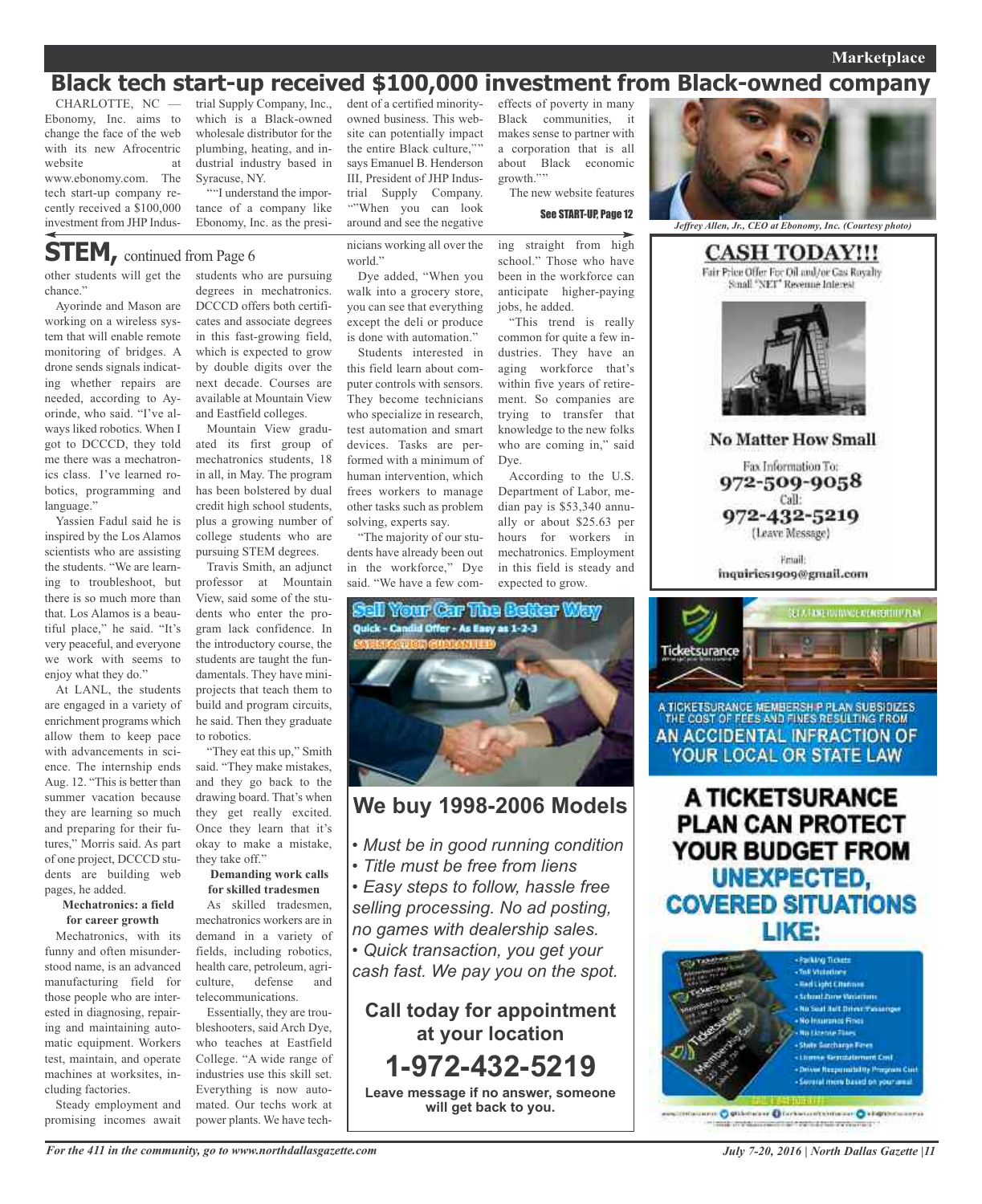Marketplace College Educated Readers read the NDG. Contact Nina Garcia at 972-509-9049 for Career Opportunity Advertising

## **Building customer loyalty in business-to-business sales**

An oft-stated business axiom says it's cheaper and more profitable to hang onto existing customers than to lure in new ones.

That's certainly true when it comes to keeping consumers satisfied, but it also applies in business-to-business (B2B) sales relationships.

Yet keeping those B2B customers loyal isn't always easy. One bad experience can sour them, and eager competitors stand ready to snatch them away. The best sales people realize they need to adapt to new market realities.

"Customers'attitudes have changed a lot since the 2008 recession, and they are more vigilant about getting the best

value for their money," says Steve Andersen, co-author with Dave Stein of "Beyond the Sales Process: 12 Proven Strategies for a Customer-Driven World" (beyondthesalesprocess.com).

"You can't treat a customer as a disposable item any more. Customers care about relationships that are authentic. They want to buy from someone they consider to be trustworthy."

That means sales people can't just show up when a customer is ready to buy, handle the sale, and then disappear until it's time for the next transaction.

"Once you have a good relationship with a customer, you don't want to lose it,"

Stein says. "You want that customer to keep coming back, but that's not something that's just going to happen without you putting in the effort."

Andersen and Stein say there are several steps businesses can take to instill loyalty in customers. Just a few of those include:

• Act promptly to resolve problems and conflicts. Customers become frustrated if it takes too long to get problems resolved or if they have to talk with too many people before there's a resolution. Look for ways to adjust or streamline your process.You may be able to provide faster response times either by adding additional resources

or by eliminating steps in the process.

• Understand the pressures your customers face. A little research can give you knowledge about factors causing your customers anguish. Maybe one of their competitors is about to launch a new product. Maybe a new government regulation is adding to their expenses. Perhaps dissatisfied shareholders are insisting they go in a different direction. "You can establish a lot of credibility with customers if you show that you've done your homework and gained some knowledge of the challenges they are facing," Stein says.

• Review customer loyalty

to spread information and content that will foster growth within the Black community. "It's time for Black-

owned businesses to have a tech platform that caters to them,"" says Jeffrey Allen, Jr., CEO at Ebonomy, Inc. you've previously done business with a customer, and they completed a customer loyalty and satisfaction survey, you can use their responses to gauge how they perceived the experience. Even though businesses often collect such information, in many cases they fail to put it to use, Andersen says. And that's a mistake because there could be a wealth of information that would help build the relationship.

and satisfaction surveys. If

"Customers will find it difficult to believe you have the potential to offer something of value to them in the future if you haven't delivered in the past," Andersen

""It's time to bridge the gaps between Black-owned businesses and consumers who want to support them."

Business owners are invited to subscribe at www.ebonomy.com for \$100 in free advertising for a lim-

says. "It's critical that you make sure their experience is a good one if you want to see them returning again and again."

Dave Stein is a sales consultant and strategist whose expertise has been widely sought after as a top-tier media source. Steve Andersen is president and founder of Performance Methods Inc., a sales and account management best-practices consulting firm whose clients include industry leaders and many of the world's top companies. They are coauthors of "Beyond the Sales Process: 12 Proven Strategies for a Customer-Driven World" (beyondthesalesprocess.com).

ited time.

To learn more about Ebonomy, Inc. and to receive the latest updates, follow them on Facebook (www.Facebook.com/ebonomy), Twitter (@ebonomy), and Instagram (@ebonomyweb).

## **START-UP,** continued from Page <sup>11</sup>

a niche search engine to promote Black businesses as well as various applications to connect Black business owners and consumers.

The website aids thousands of Black-owned busi-

nesses in increasing their revenue through advertising opportunities.

Users are able to generate wealth through the website's affiliate program and website owners can earn

commission through Ebonomy's pay-per-click publisher program. Users are also granted a fast and simple way to access Black businesses and content through a keyword search on the website.

"Ebonomy.com is a way



Ed Bell Construction is a Dallas based heavy highway contractor doing business in the North Texas market since 1963. With clients such as TxDOT, Dallas County Public Works, and the Cities of Dallas, Fort Worth, Richardson and Mansfield (plus many others), we have a strong backlog of work in the highway market locally.

- We are currently hiring for the following positions:
- **Flaggers**
- **Form Setters (Paving, Structures, Underground)**
- **Finishers (Paving)**
- **Laborer (Earthworks, Underground)**
- **Paving Machine Operators**
- **Excavator Operators**
- **Loader Operators**
- **Motor Grader Operator**
- **Roller Operator**

 **CDL Drivers (Water Truck, Fuel Truck, End Dump Truck)** Available: multiple openings Rate: Negotiable Must have own transportation Years of Experience required will vary, from 6 months to 2 years (depending on position) **Physical and Drug Screen Required Must have a Clear Background**

**Must be at least 18 years old (CDL Driver, 21 yrs)**

**Must apply in PERSON, Monday – Friday from 8am to 11am @ 10605 Harry Hines Blvd. Please visit our website: www.edbellconstruction.com/careers Or email your resume to: careers@edbellconstruction.com**



### **Same Day Move-In • GREAT Location!! (Dallas)**

STOP PAYING SO MANY FEES! Our rent is FULL SERVICE. We pay for utilities – electricity, heating, air conditioning, and janitorial services … it's all included! No "Plus-E"– No "CAM."NO PERSONAL OR BUSINESS FINANCIAL HISTORY REQUIRED! GREAT DEALS ON ONE-ROOM SUITES! --- STOP PAYING TOO MUCH RENT! (Just North of Downtown Dallas)

• Surveillance Camera • No Application or Application Fees • Five-Page lease - Short & Simple • Extremely Competitive Rates • Same-Day Move-In • Flexible Lease Terms • On-site Management, Maintenance, Leasing and Space Planning • Ample, Convenient Parking • No Credit Check • Beautiful Glass & architecturally unique Building! **Rent Starting at \$199 per month (9.99/sq.ft.)**

Office / Medical Space 1327 Empire Central (@ I-35 Stemmons Freeway) Dallas, TX 75247 (972) 432-5219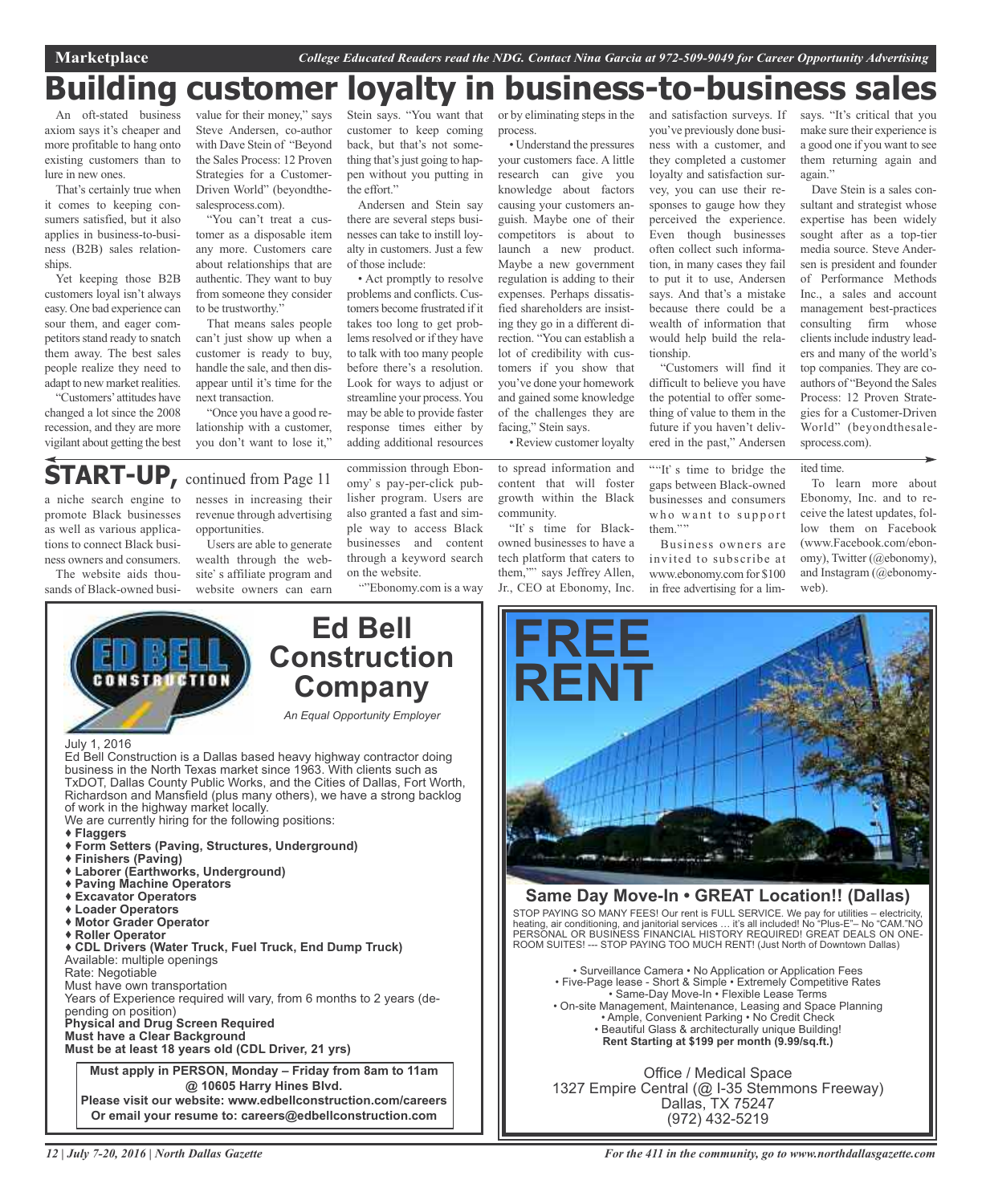### *On a quest for qualified candidates? Contact Nina Garcia at 972-509-9049* **Career Opportunity**

**Attention Suppliers of Goods, Services and Construction Review Competitive Opportunities at www.bidsync.com www.garlandpurchasing.com 972-205-2415**

**GARLAND** 

**DO YOU WANT AN EXCITING AND REWARDING CAREER?**

**PURSUE A CAREER AS A POLICE OFFICER OR FIREFIGHTER!**

• Competitive wages<br>• Array of benefits<br>• Education incentive pay<br>• ...and more

REGISTER ONLINE TO TAKE THE CITY OF IRVING'S NEXT CIVIL SERVICE ENTRANCE EXAM

*www.cityofirving.org*

*The City of Irving does not discriminate on the basis of race, sex, religion, age or disability in employment or the provision of services.*

## **10K,** continued from Page <sup>5</sup>

helped him understand and operate a business much more efficiently. "More importantly," Browning said, "The people in the class have become a network of advisors, and we do a lot of business with a few of them today."

#### **A milestone for the program**

In June, the program celebrated the graduation of its 20th class from LaGuardia Community College in New York City, where 10,000 Small Businesses got its start.

Browning and Roberts both went to New York for the event and attended a panel discussion about the state of small businesses with 10,000 Small Businesses cochairs Lloyd Blankfein, CEO of Goldman Sachs; Warren Buffett, investor and CEO of Berkshire Hathaway; Michael Bloomberg, CEO of Bloomberg L.P.; and Jack Dorsey, founder and CEO of Twitter..

Browning said he appreciated one of Buffett's comments about customers. "He said his advice to small business owners is to not only strive for customer satisfaction but also to delight the customer," Browning said. "Foot Cardigan always has seen as its mission to surprise and delight customers each month with our socks and our customer service. It felt good to hear that someone as knowledgeable and experienced as him affirm thatsimple truth for any business, which is how important it is to delight customers."

"It was fantastic to meet other entrepreneurs from around the country," said Roberts. "Just to be in the room with all those entrepreneurs at that level with all

those bigwigs made me proud to be there and proud to see how much my company has grown. There was a lot of wisdom out there."

Browning said he would encourage other small business owners to enroll in the program. "Without question, it has proven to be of great, great value, and it is worth the investment in time and energy. It is an investment. Anyone operating a small business is going to have more work than they can do," he said. "It can be hard to set aside one day a week, but I would encourage business owners to take the opportunity, if they have it, and dig into the program."

"The program would help business owners catapult their companies to the next level, no matter what level they are," said Roberts.

The program was brought to Dallas in May 2014 in collaboration with DCCCD by

## **FARMERS,** continued from Page <sup>3</sup>

communities in which they live.

The time has long expired on the unremitting discrimination and breach of The Pigford Consent Decree. Black Farmers are continuously denied due process; in particular, a right to have a formal hearing on the merits of their case before the Administrative Law Judge of The USDA.

Congress has expressed its intent for the Agency to hold the formal hearing on the merits in the 2007 Pigford Remedy Act which was incorporated in the 2008 Food Energy and Conservation Act or "Farm Bill." In addition, the USDA is denying all claims and hearings by Black Farmers, Women Farmers, Hispanic Farmers, and Native American Farmers. This denial of the formal hearing before the Administrative Law Judge allows 180 days for the Agency to correct its own mistakes is unlawful, unjust and contrary to Congressional Intent pursuant to the Administrative Procedures Act and The Pigford Consent Decree.

If you are a supporter of justice and equality, support Black Farmers, seek healthy and safe food, join with the Black Farmers and Eddie and Dorothy Wise, other speakers from the American Agriculturalists Association, the North Carolina-based national Black Farmers & Agriculturalists Association (BFAA), The Cowtown Foundation, Lawrence Lucas, President Emeritus, USDA Coalition of Minority Employees, and others to bring this issue before the

### **North Dallas Gazette is looking for a Writer / Stringer in the Irving Area.** Candidate would cover Irving City Council Meetings & Irving ISD Board Meetings.

Also, Candidate would be a contributing writer, submitting general interest stories from the Irving area.

Interested?

**Send resume and writing samples to: inquiries1909@gmail.com**

United States Supreme Court. These farmers are asking the question... "Are Black Farmers in 2016 the New Dred Scott of 1857?"

## **Experienced Print & Web advertising Indoor sales.**

12.00 to 15.00 per hour against commission. Candidate must have 3 years of Verifiable experience. Must be able to sell minority Media, Print & Web 25 to 30 hours weekly. Must be highly motivated and a Self-Starter.

**ONLY EXPERIENCED ADVERTISING CANDIDATE SHOULD APPLY.**

Send Resume to: **Inquiries1909@ gmail.com** Or leave message @ **972.432.5219**

Dr. Joe May, the district's chancellor. Applicants must be owners or co-owners of a business that has operated for at least two years; have at least \$150,000 in revenue; and must employ a minimum of four people. Program participants attend an orientation, followed by 11 classes. They also attend networking events and develop a growth plan for their companies. Some business owners can gain access to loans and capital that may not be available to them through traditional channels.

For more information about the 10,000 Small Businesses program at DCCCD, contact Cristin Thomas at cjthomas@dcccd.edu.

**Owner Operators!** Home Daily, Benefits! CDL-A, 1Yr. Exp, Great Driving Record, Pneumatic Tank & End Dump.

> **Statewide African American Press\Association is seeking a statewide sales representative.**

The Texas Publishers Association is seeking a statewide sales representative to



represent the overall sales objective for the organization. Individual must have a proven sales track record with local and regional sales strategies.

Also the individual must be:

- A self-starter
- Have excellent written and verbal communication skills
- A visionary
- Professional

• Have excellent organizational skills Previous advertising agency and direct sales experience a plus. Position is commission based.

Serious inquiries only. **Please email resume to inquiries1909@gmail.com or leave a message for the position at 972-432-5219.**

**sunsetlogistics.com** 817-589-1455 or 888-215-4285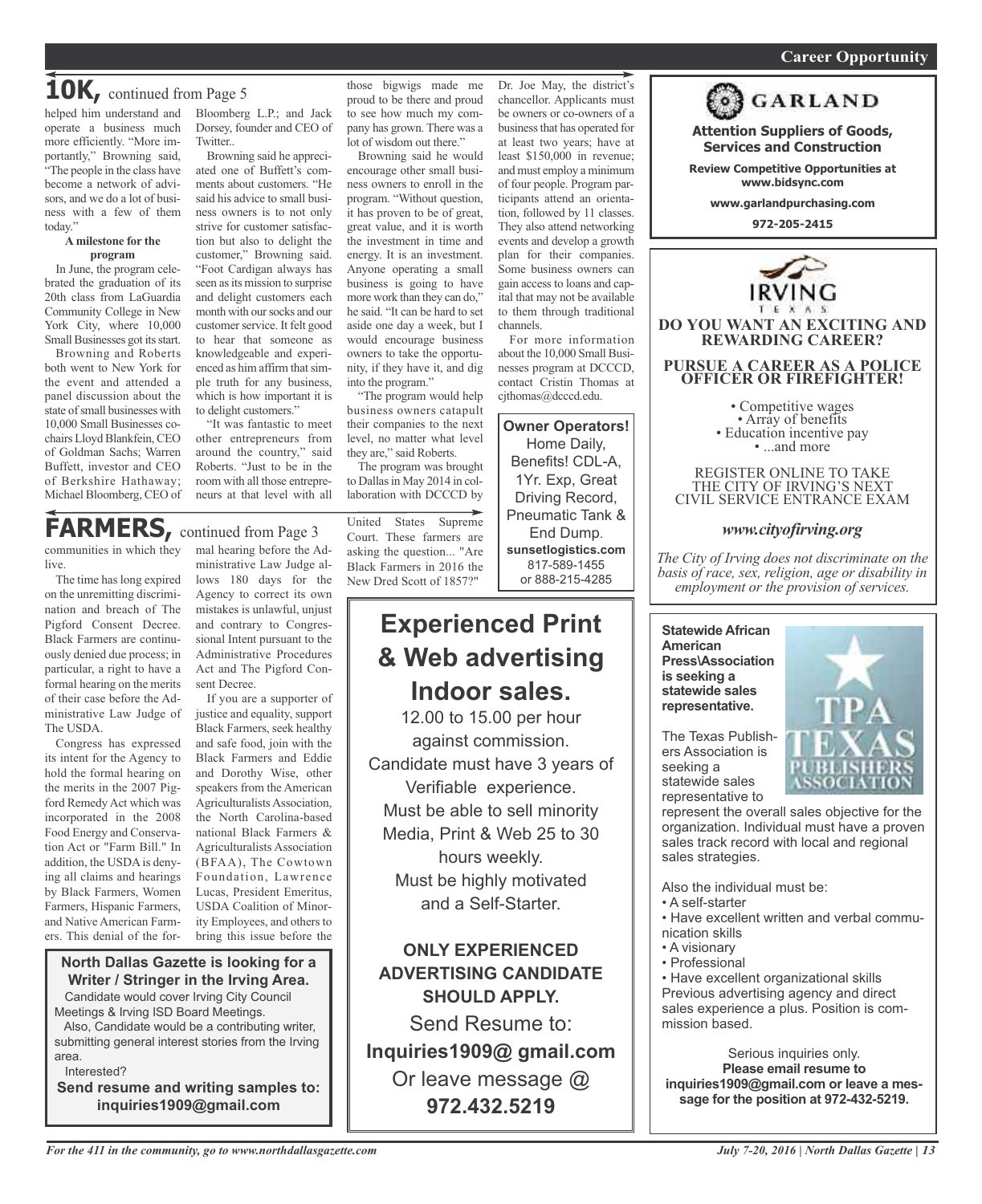### **BETHEL BIBLE FELLOWSHIP, CARROLLTON (A PLACE TO BELONG)**

### **July 10, 9:45 a.m.**

You're invited to our Sunday Morning "Prayer and Meditation" followed by Morning Worship Service at 10 a.m. See what God is doing through and with us; you will be blessed.

### **July 10, 12 Noon**

How do you impact others? Join us Sunday at noon in Bible Study; Senior Pastor Woodson or Pastor Brenda Patterson will teach a series on "Design for Discipleship, Book 3 and Chapter 4."

Learn how to introduce others to Christ and make Him known to them; to help others know and grow in God's word; and to give others clarity and direction.

### **July 13, 7 p.m.**

Join us in Wednesday's Prayer and Bible Study Class with Senior Pastor Woodson and Pastor Brenda Patterson teaching a series on "Design for Discipleship, Book 3 and Chapter 4." Spiritual maturity is God's desire for you. It's Time to Grow; Ephesians 4:12 & 13.

### **July 16, 1-4 p.m.**

Ladies, 18 years and older, you're invited to "Let Your Inner Christ Out!" "Brush it Up" as W.O.R.T.H.'s Women's Ministry presents a time of fellowship and fun as you possibly create an art masterpiece. Seating is limited, first come, first served. Call 1-562-294-0867 or email worthcouncil@bethelbiblefellowship.org for details.

Dr. Terrance Woodson, Senior Pastor 1944 E. Hebron Parkway Carrollton, TX 75007 972-492-4300 www.bethelbiblefellowship.org

### **CHRIST COMMUNITY CHURCH IN RICHARDSON**

**July 10, 10 a.m.** You're invited to join us for Sunday Worship Service as we praise and worship God for His blessings.

### **July 13, 7 p.m.**

Join us at 12 Noon with Rev. Viveca Potter teaching on the Word of God; come back at 6:45 p.m. for Corporate Prayer and stay for Senior Pastor Autry at 7:30 p.m. teaching on the Word of God. Our youth will come for Food and Fellowship at 7 p.m. followed by Bible Study at 7:30 p.m.

Dr. Terrence Autry, Senior Pastor 701 Centennial 972-991-0200 Richardson, TX 75081 www.Christcommunityrichardson.org  $\mathcal{L}_\text{max}$  and  $\mathcal{L}_\text{max}$  and  $\mathcal{L}_\text{max}$ 

### **FELLOWSHIP CHRISTIAN CENTER CHURCH IN ALLEN "THE SHIP"**

**July 10, 8 a.m.** You're invited to join us at our main campus at 200 West Belmont Drive for Morning Worship Services followed by our Sunday

Worship Services at Bolin Elementary School in Allen, Texas 75002, you will be blessed.

### **July 13, 12 p.m.**

Join us in our Wednesday's 12 Noon-Day Live, Prayer and Bible Study and/or our Wednesday Night Live, Prayer and Bible Study at 7 p.m. to learn more about God's Word at the Joycie Turner Fellowship Hall, 200 West Belmont Drive in Allen. Be encouraged by God's plan for your maturity and His glory; and most of all, be prepared to grow.

#### **July 24, 8 a.m. Every 4th Sunday**

Calling All Youth! Join our Hype Sunday Worship (first service only) on our main campus at 200 West Belmont Drive and be blessed; followed by our Sunday Worship Services at Bolin Elementary School in Allen, Texas 75002 and bring someone with you, you will be blessed.

### Dr. W. L. Stafford, Sr., Ed. D. Senior Pastor

5705 Cheyenne Drive at Bolin Elementary School in Allen 75002 for Sunday Morning Worship and the Admin. Building Address is 200 W. Belmont Drive Allen, TX 75013 972-359-9956

www.theship3c.org  $\mathcal{L}$  , and the set of the set of the set of the set of the set of the set of the set of the set of the set of the set of the set of the set of the set of the set of the set of the set of the set of the set of the set

#### **INSPIRING BODY OF CHRIST CHURCH, Let's Go Fishing! MATTHEW 4:19**

**July 10, 7:30 and/or 11:30 a.m.** You're invited this Sunday as we praise, worship, honor and magnify God's Holy name.

**July 13, 7 p.m.** Join us in Monday School as we grow in God's Word and learn what God has to say to us.

Pastor Rickie Rush 7701 S Westmoreland Road Dallas, TX 75237 972-372-4262 www.Ibocchurch.org  $\mathcal{L}=\mathcal{L}^{\mathcal{L}}$  , where  $\mathcal{L}^{\mathcal{L}}$  , we have the set of the set of the set of the set of the set of the set of the set of the set of the set of the set of the set of the set of the set of the set of the set of

### **MT. OLIVE CHURCH OF PLANO (MOCOP)**

**July 10, 10 a.m.** Join us for Worship Service as we praise and worship God for His Honor and His glory; and don't forget to comeback at 7 p.m. for our Brazilian Church.

**July 13, 7 p.m.** You're invited to our Wednesday's Bible Study class; you will learn what God has to say to us. Come

### Investors Liquidation Sale: **Laurel Land Cemetery Burial Plot For Sale (one space) Section # 3, Space # 15, Lot # 20**



Laurel Land Cemetery charges for cost of single Plot: \$3995.00 Discount Amount, if you act right away: <\$1745.00> (your savings) Your Cost: \$2250.00

> **Call Today! 972.432.5219** (leave message,if no answer)

to be encouraged by God's plan for your spiritual growth and His glory.

Pastor Sam Fenceroy Senior Pastor and Pastor Gloria Fenceroy 300 Chisholm Place Plano, TX 75075 972-633-5511 www.mocop.org

### **SHILOH MBC IN PLANO (WHERE COMMUNITY BECOMES FAMILY)**

 $\mathcal{L}_\text{max}$  , which is a set of the set of the set of the set of the set of the set of the set of the set of the set of the set of the set of the set of the set of the set of the set of the set of the set of the set of

**July 10, 8 a.m. And 11 a.m.** Join us for Friends & Family Day for Worship Services and fellowship as we

give God all glory, honor and praise.

### **July 13, 7 p.m.**

You're invited to our Wednesday's Bible Study to learn more about God's Word. Come and be encouraged by God's plan for your maturity and growth; it's all for His glory and His honor.

Our church ministries offer opportunities for motivation and growth; join us and see.

Dr. Isaiah Joshua, Jr. Senior Pastor 920 E. 14th Street Plano, TX 75074 972-423-6695 www.smbcplano.org



www.**IRSsafe.com** 

NDG now has a "Special Advertising Package"for churches and non-profit organizations that need to let the community know about your Special Event.

### Opportunity You Can Measure...

### **Church Events**

- Church Anniversary
- Pastor's Anniversary
- Women's Day
- Men's Day

### **Non-Profit Org. Events**

- Fundraisers
- (Concerts)
- Special Events
- (Personal or Community)

## Special Rate \$199

(Black & White, per insertion) Ad size - 4.905"x 6"(Quarter Page, B&W) (NOTE: Color Ad \$75 extra per inserion) Production disclaimer - NDG ad meake-ready is not included in promotion. Layout/production of "copy ready"ad will be a nominal extra cost. E-mail ad copy to: Marketing@NorthDallasGazette.com or call our Marketing Department today! 972-509-9049

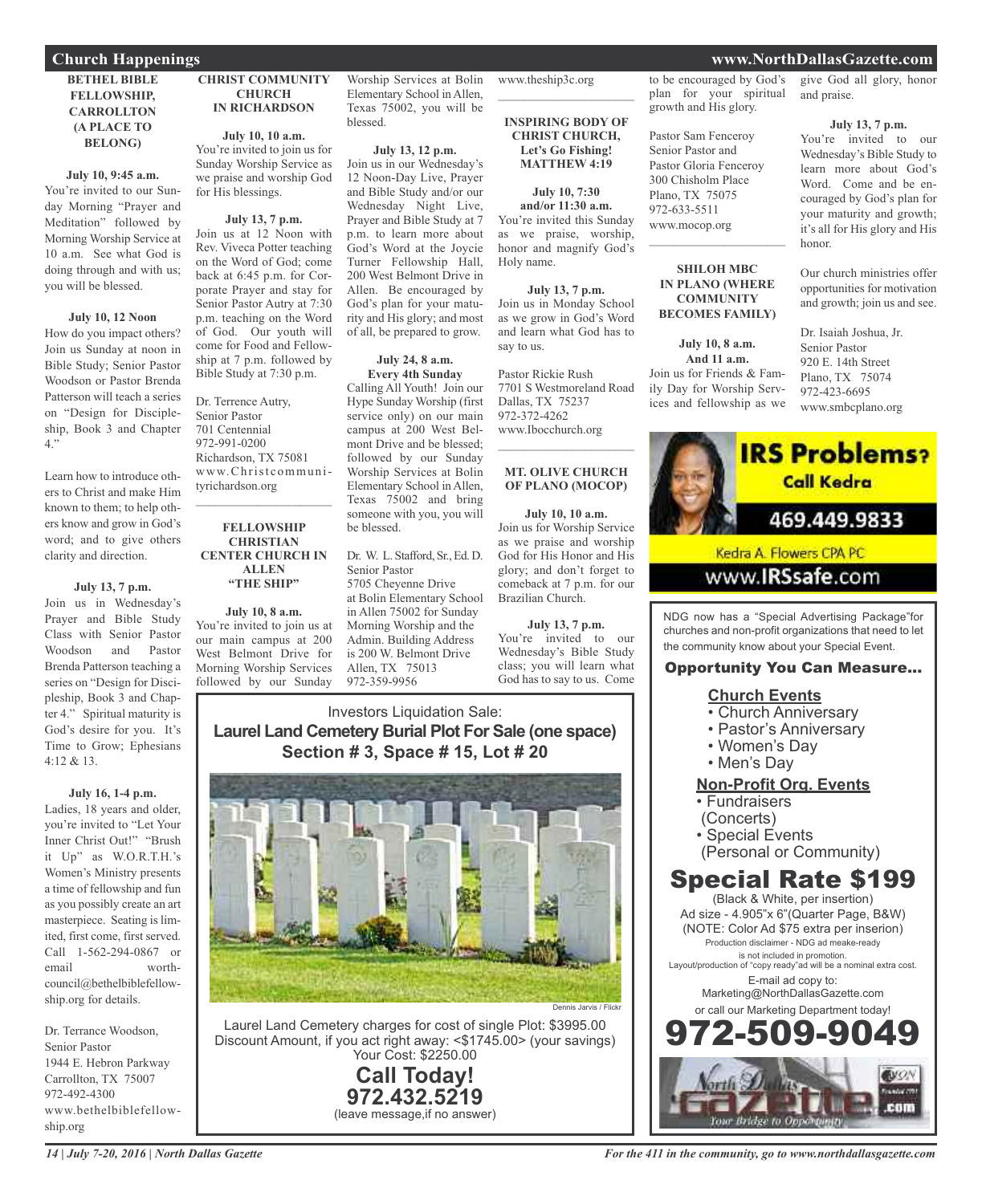

*Send email to: businessoffice@ northdallasgazette.com to sign up for Sister Tarpley's weekly electronic newsletter.*

When I think about conditions in our world today: images of terrorist bombings, sniper shootings, war, bank robbing, gun killings, and violence permeating our society; I think about a song that I love to try and sing (I'm so glad that God said to make a joyful noise) and I am reminded that there has not been a time in my life that I haven't needed God in my life.

The song says, "In times like these we need an anchor, just be sure your anchor holds and it grips that solid rock, that rock is Jesus, He's the one, He's the only one."

*"The Lord is my light and my salvation; whom shall I fear? The LORD is the strength of my life; of whom shall I be afraid?"* **Psalm** **27:1.**

As people in this world today we need to hear and know that God is still in control. We need to hear that it's not over until HE says so.

We need to hear that life's mishaps and tragedies are not a reason to bail out. They are simply a reason to sit tight.

Corrie Boom used to say, "When the train goes through a tunnel and the world gets dark, do you jump out? Of course not! You sit still and trust the engineer to get you through . . ."

The next time that you're disappointed, don't panic. Don't jump out. Don't give up. Don't be afraid. Just be patient and let God remind you that HE'S still in control.

*"For the mountains shall depart, and the hills be removed; but my kindness shall not depart from thee, neither shall the covenant of my peace be removed, saith the Lord and hath mercy on thee."* **Isaiah 54:10.**

North Dallas Gazette takes a moment to reflect on the past with **Historical Perspectives**

Christian: When a person says, "I am a Christian," they are not shouting that they are clean livin'; they are whispering, "I was lost now I'm found and forgiven.

When a person says, "I am a Christian," they are not speaking of this with pride; they are confessing that they have stumble and

need Christ to be their guide.

When a person says, "I am a Christian," they are not trying to be strong; they are professing that they are weak and need God's strength to carry on.

When a person says, "I am a Christian," they are not bragging of success; they are admitting that they



**God is in control**

*Mr. Eugene H. Tinner. He will be 92 years on July 12, 2016. He is a God- fearing man, a veteran, a wonderful father and my friend! Happy birthday "father" may God bless you with many more healthy birthdays.*



have failed and need God to clean their mess.

When a person says, "I am a Christian," they are not holier than thou; they are just a simple sinner who received God's Good Grace. .

**Beautiful Alphabetic: A**lthough things are not perfect; **B**ecause of trials or pain; **C**ontinue in thanksgiving; **D**o not begin to blame; **E**ven when the times are hard; **F**ierce winds are bound to blow; **G**od is forever able; **H**old on to what you know; **I**magine life without His love; **J**oy would cease to be; **K**eep thanking Him for all the things; **L**ove imparts to thee; **M**ove out of "Camp Complaining"; **N**o weapon that is known; **O**n earth can yield the power; **P**raise can do alone; **Q**uit looking at the future; **R**edeem the time at hand; **S**tart every day with worship; **T**o "thank" is a command; Until we see Him coming; **V**ictorious in the sky; **W**e'll run the race with gratitude; **X**alting God most high; **Y**es, there'll be good times and yes some will be bad, but . . . **Z**ion waits in glory . . . where no one is ever sad! *Author Unknown.*







*Tustov* 



SMBC: A church Focused on Īsiah Joshua, Jr.

Excellence while Teaching the Word. Preaching the Gospel, Reaching the World

Worship Times: 8 and 11 a.m. Sunday School: 9:45 a.m. Mid-week: Wednesday at 7:00 p.m. Youth Church: Every 3rd, 4th, and 5th Sunday at 10:45 a.m. AWANA: Wednesday at 6:30 p.m. Contact Information: 972-423-6695 www.smbcplano.org

**from Sister Tarpley** Hear what it was like growing up in <sup>a</sup> very different Dallas when Booker T. Washington was <sup>a</sup> black school. Sister Tarpley graduated frm there and went on to college and later became <sup>a</sup> city councilmember in Carrollton. **Look for NDGTV at NorthDallasGazette.com**Second Keyboardist Needed: Please CaB For Info DE Fellowship Christian<br>BIB Center Church ww.theship3c.org 972.359.9956 200 W. Bernsht Drive . - Allen, TX 75013 A Kingdom Building Church **Early Morning Service** Sunday Morning Worship 0 W. Belmunt Drive **Nory Demectors** Alice TX 75013 1450 Ethnologies Drug- $0.004m$ Allen, 1X 75002 Wadnasday Night Live **DO W. Retroem Days** Allen, TX 75013 Tv. Wit., Theft

*For the 411 in the community, go to www.northdallasgazette.com*